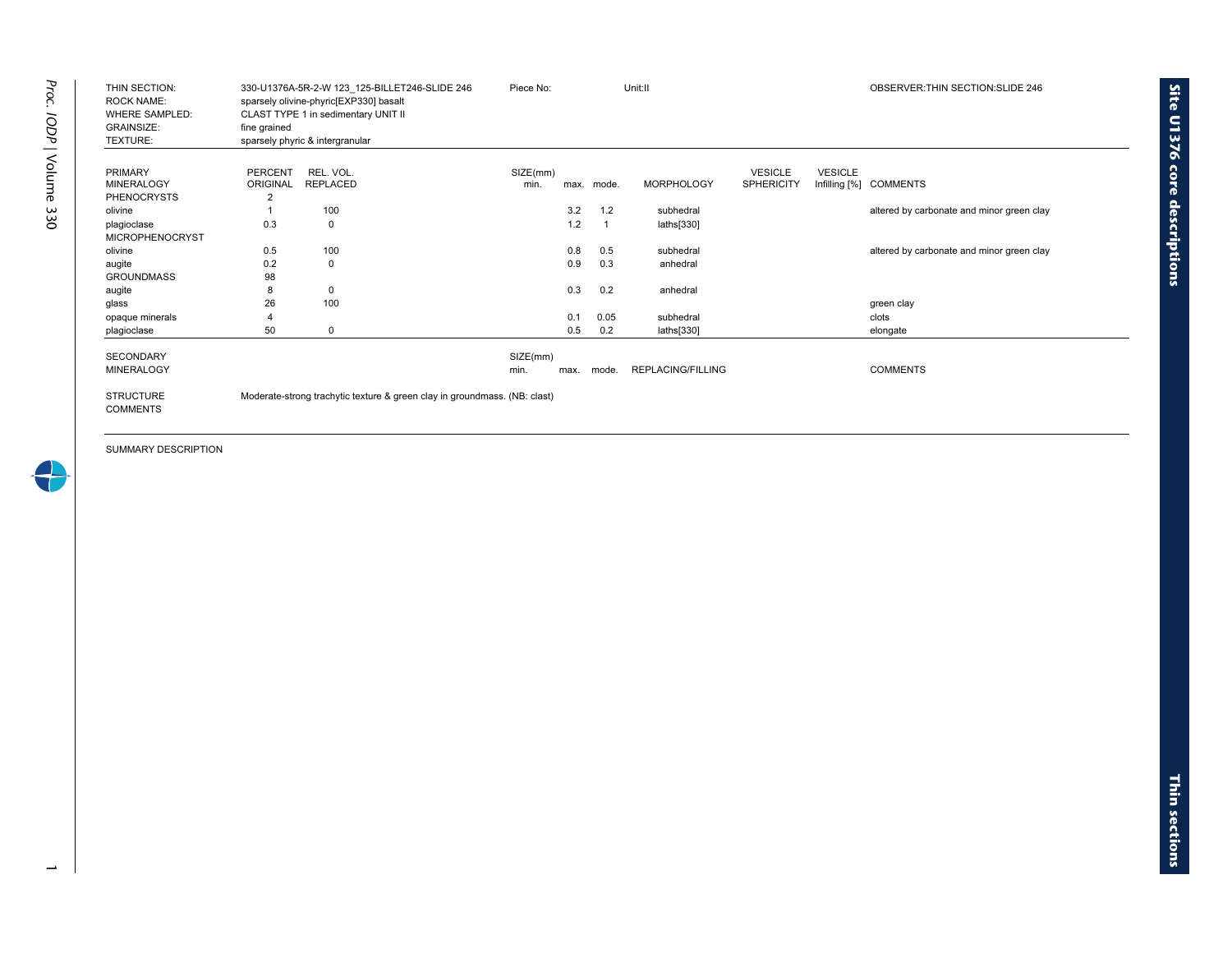| THIN SECTION:<br><b>ROCK NAME:</b><br><b>WHERE SAMPLED:</b><br><b>GRAINSIZE:</b><br>TEXTURE: | fine grained<br>highly phyric    | 330-U1376A-5R-4-W 59 61-BILLET247-SLIDE 247<br>highly olivine-augite-phyric[EXP330] basalt<br>sampled to examine shiny glass-like material; hyaloclastite breccia (angular fragments of basalt) | OBSERVER: THIN SECTION: SLIDE 247 |      |       |                                     |                                     |                                 |                                               |
|----------------------------------------------------------------------------------------------|----------------------------------|-------------------------------------------------------------------------------------------------------------------------------------------------------------------------------------------------|-----------------------------------|------|-------|-------------------------------------|-------------------------------------|---------------------------------|-----------------------------------------------|
| <b>PRIMARY</b><br><b>MINERALOGY</b><br><b>PHENOCRYSTS</b>                                    | <b>PERCENT</b><br>ORIGINAL<br>13 | REL. VOL.<br><b>REPLACED</b>                                                                                                                                                                    | SIZE(mm)<br>min.                  | max. | mode. | <b>MORPHOLOGY</b>                   | <b>VESICLE</b><br><b>SPHERICITY</b> | <b>VESICLE</b><br>Infilling [%] | <b>COMMENTS</b>                               |
| olivine                                                                                      | 10                               | 100                                                                                                                                                                                             |                                   |      | 4.4   | subhedral to<br>anhedral[330]       |                                     |                                 |                                               |
| augite                                                                                       | 3                                | 20                                                                                                                                                                                              |                                   | 2.6  | 1.6   | euhedral to<br>subhedral[330]       |                                     |                                 | Rich in Ti, sometimes centered zoning appears |
| <b>MICROPHENOCRYST</b>                                                                       |                                  |                                                                                                                                                                                                 |                                   |      |       |                                     |                                     |                                 |                                               |
| <b>VESICLES</b>                                                                              |                                  |                                                                                                                                                                                                 | 0.2                               | 0.5  | 0.4   |                                     | moderate[330]                       | 100                             | filled by green clay and zeolite              |
| <b>GROUNDMASS</b>                                                                            | 86                               |                                                                                                                                                                                                 |                                   |      |       |                                     |                                     |                                 |                                               |
| glass                                                                                        | 86                               | 100                                                                                                                                                                                             |                                   |      |       |                                     |                                     |                                 |                                               |
| <b>SECONDARY</b><br><b>MINERALOGY</b><br>green clay                                          |                                  |                                                                                                                                                                                                 | SIZE(mm)<br>min.                  | max. | mode. | <b>REPLACING/FILLING</b><br>vesicle |                                     |                                 | <b>COMMENTS</b><br>also filled with zeolite   |
| <b>STRUCTURE</b><br><b>COMMENTS</b>                                                          |                                  | No structure in groundmass                                                                                                                                                                      |                                   |      |       |                                     |                                     |                                 |                                               |

SUMMARY DESCRIPTION Stepped straight vein (0.16 mm); the clasts are cemented by green clay (smectite) & zeolite (picrite!); carbonate vein exists.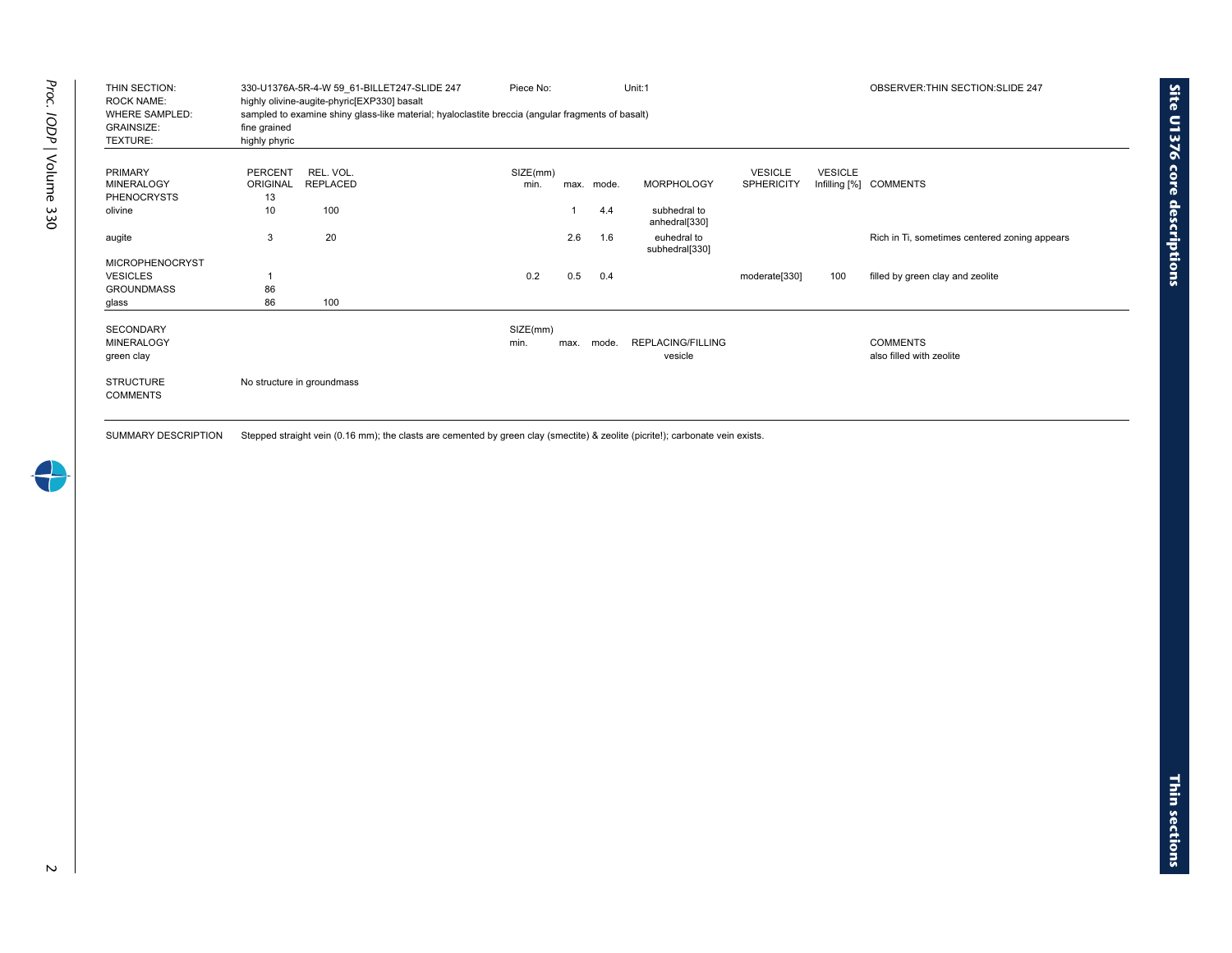| THIN SECTION:<br><b>ROCK NAME:</b> |                | 330-U1376A-5R-6-W 97 99-BILLET248-SLIDE 248<br>highly olivine-phyric[EXP330] basalt | Piece No: |      |                | Unit:2                        |                   |                | OBSERVER: THIN SECTION: SLIDE 248                         |
|------------------------------------|----------------|-------------------------------------------------------------------------------------|-----------|------|----------------|-------------------------------|-------------------|----------------|-----------------------------------------------------------|
| <b>WHERE SAMPLED:</b>              |                | representative of UNIT 2; vesicular basalt.                                         |           |      |                |                               |                   |                |                                                           |
| <b>GRAINSIZE:</b>                  | fine grained   |                                                                                     |           |      |                |                               |                   |                |                                                           |
| TEXTURE:                           |                | highly phyric & subophitic and intersertal[330] & sometimes glomeroporphyritic      |           |      |                |                               |                   |                |                                                           |
|                                    |                |                                                                                     |           |      |                |                               |                   |                |                                                           |
| PRIMARY                            | PERCENT        | REL. VOL.                                                                           | SIZE(mm)  |      |                |                               | <b>VESICLE</b>    | <b>VESICLE</b> |                                                           |
| <b>MINERALOGY</b>                  | ORIGINAL       | <b>REPLACED</b>                                                                     | min.      | max. | mode.          | <b>MORPHOLOGY</b>             | <b>SPHERICITY</b> |                | Infilling [%] COMMENTS                                    |
| <b>PHENOCRYSTS</b>                 | 13.5           |                                                                                     |           |      |                |                               |                   |                |                                                           |
| olivine                            | 10             | 100                                                                                 |           | 6    | 2              | euhedral to<br>subhedral[330] |                   |                | replaced by brown clay and carbonate                      |
| augite                             | 0.5            | $\mathbf 0$                                                                         |           | 1.6  | 1.1            | euhedral to anhedral[330]     |                   |                | Rich in Ti                                                |
| <b>MICROPHENOCRYST</b>             |                |                                                                                     |           |      |                |                               |                   |                |                                                           |
| augite                             | -1             | 0                                                                                   |           | 0.8  | 0.5            | subhedral to<br>anhedral[330] |                   |                | Rich in Ti                                                |
| olivine                            | $\overline{2}$ | 100                                                                                 |           | 0.9  | 0.5            | euhedral to<br>subhedral[330] |                   |                | replaced by brown clay and carbonate                      |
| <b>VESICLES</b>                    | $\overline{7}$ |                                                                                     | 0.5       | 3    | $\overline{1}$ |                               | high[330]         | 90             | filled by smectite (saponite); botryoidal clay infilling. |
| <b>GROUNDMASS</b>                  | 79.5           |                                                                                     |           |      |                |                               |                   |                |                                                           |
| glass                              | 10             | 100                                                                                 |           |      |                |                               |                   |                |                                                           |
| opaque minerals                    | $\overline{4}$ |                                                                                     |           | 0.2  | 0.1            | needle                        |                   |                |                                                           |
| plagioclase                        | 55             | 30                                                                                  |           | 0.4  | 0.2            | laths[330]                    |                   |                | intergranular                                             |
| augite                             | 10.5           | 10                                                                                  |           | 0.2  | 0.08           | anhedral                      |                   |                | Rich in Ti                                                |
| <b>SECONDARY</b>                   |                |                                                                                     | SIZE(mm)  |      |                |                               |                   |                |                                                           |
| <b>MINERALOGY</b>                  |                |                                                                                     | min.      | max. | mode.          | <b>REPLACING/FILLING</b>      |                   |                | <b>COMMENTS</b>                                           |
| smectite group (dioctahedral sn    |                |                                                                                     |           |      |                | vesicle                       |                   |                | smectite rim (saponite), botryoidal clay infilling        |
| <b>STRUCTURE</b>                   |                | No structure in groundmass                                                          |           |      |                |                               |                   |                |                                                           |
| <b>COMMENTS</b>                    |                |                                                                                     |           |      |                |                               |                   |                |                                                           |
|                                    |                |                                                                                     |           |      |                |                               |                   |                |                                                           |
|                                    |                |                                                                                     |           |      |                |                               |                   |                |                                                           |

SUMMARY DESCRIPTION Titanaugite!! Smectite in voids, goethite.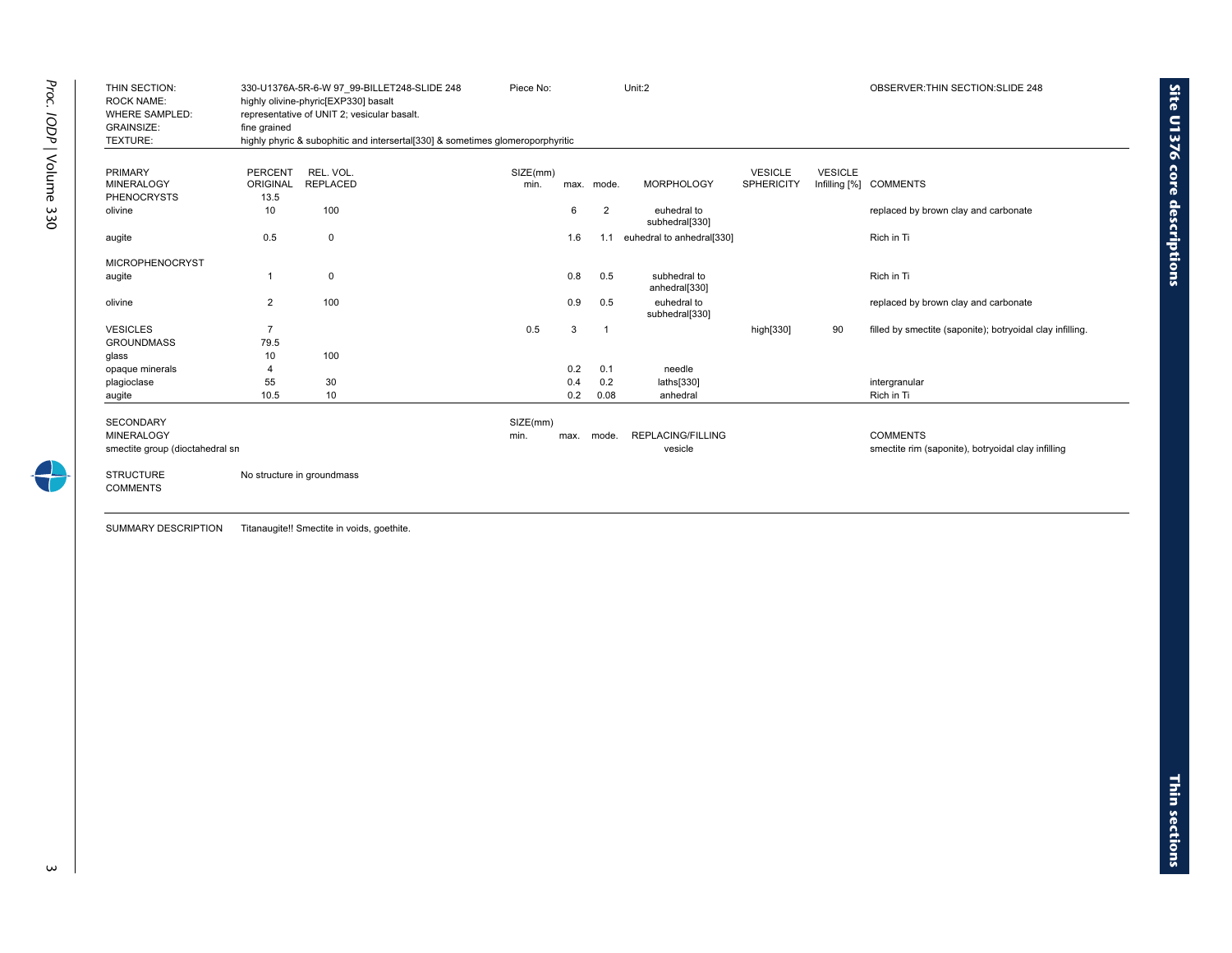| THIN SECTION:<br><b>ROCK NAME:</b><br><b>WHERE SAMPLED:</b><br><b>GRAINSIZE:</b><br>TEXTURE: | fine grained                      | 330-U1376A-6R-1-W 70 74-BILLET249-SLIDE 249<br>moderately olivine-augite-phyric[EXP330] basalt<br>Basalt breccia altered clast<br>moderately phyric & augite glomerocrysts | Piece No:        |                |            | Unit:4                        |                                     |                | OBSERVER: THIN SECTION: SLIDE 249 |
|----------------------------------------------------------------------------------------------|-----------------------------------|----------------------------------------------------------------------------------------------------------------------------------------------------------------------------|------------------|----------------|------------|-------------------------------|-------------------------------------|----------------|-----------------------------------|
| <b>PRIMARY</b><br><b>MINERALOGY</b>                                                          | <b>PERCENT</b><br><b>ORIGINAL</b> | REL. VOL.<br><b>REPLACED</b>                                                                                                                                               | SIZE(mm)<br>min. |                | max. mode. | <b>MORPHOLOGY</b>             | <b>VESICLE</b><br><b>SPHERICITY</b> | <b>VESICLE</b> | Infilling [%] COMMENTS            |
| <b>PHENOCRYSTS</b><br>olivine                                                                | 7.1<br>3                          | 100                                                                                                                                                                        |                  | 5.6            | 1.2        | euhedral to<br>subhedral[330] |                                     |                | altered by brown clay             |
| <b>MICROPHENOCRYST</b>                                                                       |                                   |                                                                                                                                                                            |                  |                |            |                               |                                     |                |                                   |
| olivine                                                                                      | 3                                 | 100                                                                                                                                                                        |                  | 0.9            | 0.5        | euhedral to<br>subhedral[330] |                                     |                | altered by brown clay             |
| plagioclase                                                                                  | 0.1                               | 0                                                                                                                                                                          |                  | 0.9            | 0.2        | anhedral                      |                                     |                |                                   |
| augite                                                                                       | $\overline{1}$                    | $\mathbf 0$                                                                                                                                                                |                  | 0.8            | 0.8        | subhedral to<br>anhedral[330] |                                     |                | augite is altered into clay       |
| <b>VESICLES</b>                                                                              | 10                                |                                                                                                                                                                            | 0.1              | $\overline{4}$ | 2          |                               | low[330]                            | 100            | filled with carbonate and clay    |
| <b>GROUNDMASS</b>                                                                            | 82.9                              |                                                                                                                                                                            |                  |                |            |                               |                                     |                |                                   |
| plagioclase                                                                                  | 30                                | 100                                                                                                                                                                        |                  | 0.2            | 0.1        | laths[330]                    |                                     |                |                                   |
| glass                                                                                        | 23.9                              | 100                                                                                                                                                                        |                  |                |            |                               |                                     |                |                                   |
| opaque minerals                                                                              | 10                                |                                                                                                                                                                            |                  |                |            | needle                        |                                     |                |                                   |
| augite                                                                                       | 15                                | 20                                                                                                                                                                         |                  | 0.07           | 0.05       | anhedral                      |                                     |                |                                   |
| <b>SECONDARY</b>                                                                             |                                   |                                                                                                                                                                            | SIZE(mm)         |                |            |                               |                                     |                |                                   |
| <b>MINERALOGY</b>                                                                            |                                   |                                                                                                                                                                            | min.             | max.           |            | mode. REPLACING/FILLING       |                                     |                | <b>COMMENTS</b>                   |
| carbonate                                                                                    |                                   |                                                                                                                                                                            |                  |                |            | vesicle                       |                                     |                | filled with carbonate and clay    |
| <b>STRUCTURE</b><br><b>COMMENTS</b>                                                          |                                   | No structure in groundmass                                                                                                                                                 |                  |                |            |                               |                                     |                |                                   |
|                                                                                              |                                   |                                                                                                                                                                            |                  |                |            |                               |                                     |                |                                   |

SUMMARY DESCRIPTION groundmass is nearly completely altered to smectite (saponite); voids are filled with carbonate; carbonate vein (straight, 3 mm wide).

**Site U1376 core**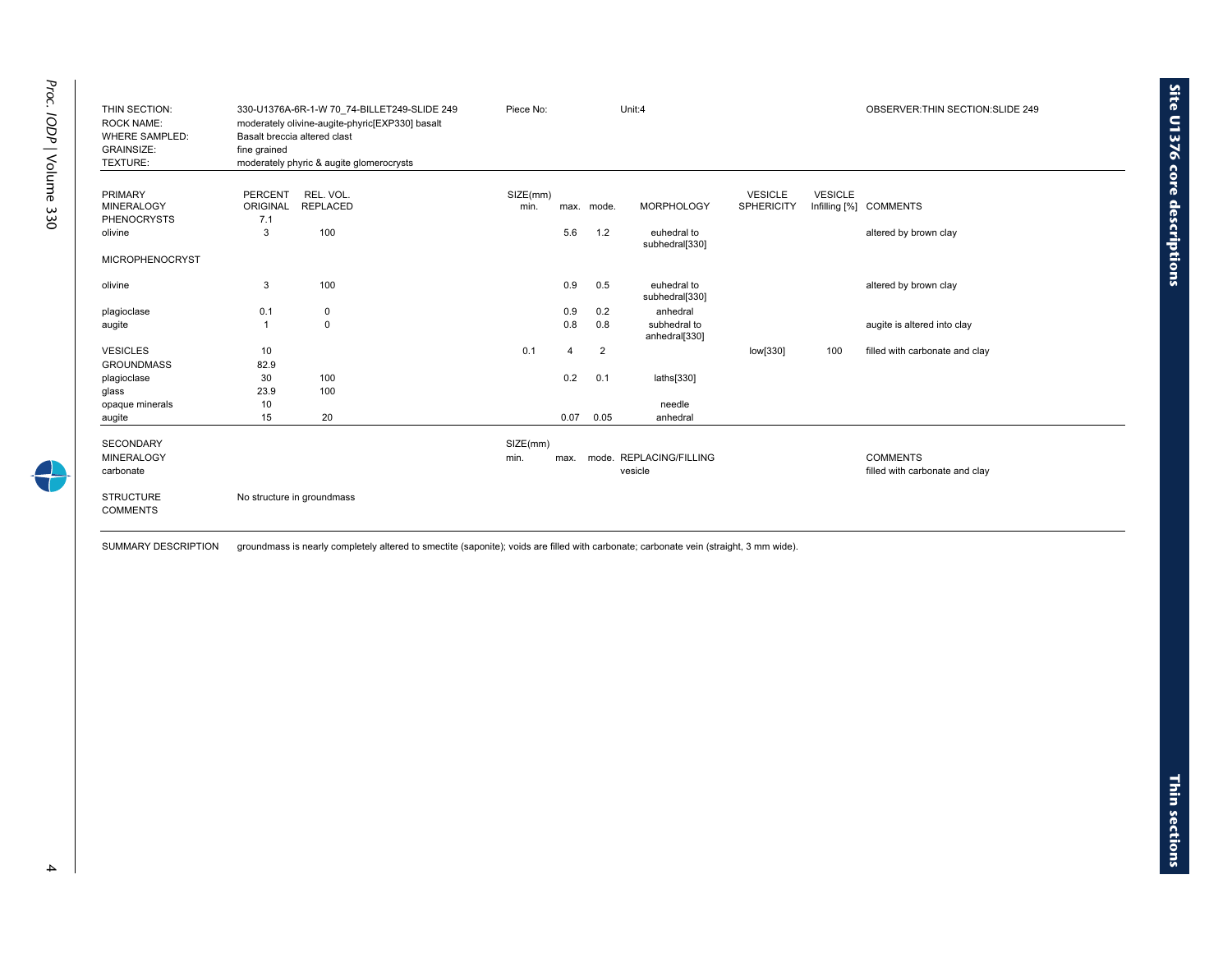| THIN SECTION:<br><b>ROCK NAME:</b><br><b>WHERE SAMPLED:</b><br><b>GRAINSIZE:</b><br>TEXTURE: | basalt breccia<br>fine grained<br>highly phyric | 330-U1376A-6R-2-W 42 46-BILLET250-SLIDE 250<br>highly olivine-augite-phyric[EXP330] basalt | Piece No:        |                |                | Unit:4                              |                                     |                | OBSERVER: THIN SECTION: SLIDE 250                                                             |
|----------------------------------------------------------------------------------------------|-------------------------------------------------|--------------------------------------------------------------------------------------------|------------------|----------------|----------------|-------------------------------------|-------------------------------------|----------------|-----------------------------------------------------------------------------------------------|
| <b>PRIMARY</b><br><b>MINERALOGY</b>                                                          | <b>PERCENT</b><br>ORIGINAL                      | REL. VOL.<br><b>REPLACED</b>                                                               | SIZE(mm)<br>min. |                | max. mode.     | <b>MORPHOLOGY</b>                   | <b>VESICLE</b><br><b>SPHERICITY</b> | <b>VESICLE</b> | Infilling [%] COMMENTS                                                                        |
| <b>PHENOCRYSTS</b>                                                                           | 15                                              |                                                                                            |                  |                |                |                                     |                                     |                |                                                                                               |
| olivine                                                                                      | 12                                              | 100                                                                                        |                  | $\overline{4}$ | 2.5            | euhedral                            |                                     |                | altered to brown clay                                                                         |
| augite                                                                                       |                                                 | $\Omega$                                                                                   |                  | 2.8            | 1.1            | euhedral to<br>subhedral[330]       |                                     |                | glomerocrysts with olivine, rich in Ti-Augite                                                 |
| <b>MICROPHENOCRYST</b>                                                                       |                                                 |                                                                                            |                  |                |                |                                     |                                     |                |                                                                                               |
| plagioclase                                                                                  | 0.2                                             | 30                                                                                         |                  | 0.9            | 0.4            | laths[330]                          |                                     |                | clots (sericite)                                                                              |
| augite                                                                                       | 0.5                                             | $\mathbf 0$                                                                                |                  | 0.8            | 0.2            | euhedral to<br>subhedral[330]       |                                     |                | glomerocrysts with olivine, rich in Ti-Augite.                                                |
| olivine                                                                                      | 1.3                                             | 100                                                                                        |                  | 0.9            | 0.4            | euhedral                            |                                     |                | altered to brown clay                                                                         |
| <b>VESICLES</b>                                                                              | $\overline{2}$                                  |                                                                                            | 0.4              | 1.2            | $\overline{1}$ |                                     | high[330]                           | 100            | Saponite in the rim, green and brown clay in inside<br>(carbonate). Intergranular groundmass. |
| <b>GROUNDMASS</b>                                                                            | 83                                              |                                                                                            |                  |                |                |                                     |                                     |                |                                                                                               |
| augite                                                                                       | 20                                              | 0                                                                                          |                  | 0.1            | 0.05           | anhedral                            |                                     |                | titanaugite                                                                                   |
| plagioclase                                                                                  | 35                                              | 70                                                                                         |                  | 0.2            | 0.1            | laths[330]                          |                                     |                | intersertal                                                                                   |
| glass                                                                                        | 23                                              | 100                                                                                        |                  |                |                |                                     |                                     |                | clay                                                                                          |
| opaque minerals                                                                              | 5                                               |                                                                                            |                  |                |                |                                     |                                     |                | magnetite                                                                                     |
| <b>SECONDARY</b>                                                                             |                                                 |                                                                                            | SIZE(mm)         |                |                |                                     |                                     |                |                                                                                               |
| <b>MINERALOGY</b><br>clay                                                                    |                                                 |                                                                                            | min.             | max.           | mode.          | <b>REPLACING/FILLING</b><br>vesicle |                                     |                | <b>COMMENTS</b><br>saponite along walls, green and brown clays and calcite<br>interiors       |
| <b>STRUCTURE</b><br><b>COMMENTS</b>                                                          |                                                 | No structure in groundmass. Several irregular veins (0.04 mm wide)                         |                  |                |                |                                     |                                     |                |                                                                                               |

**Site U1376 core** 

**descriptions**

 $\mathsf{C}$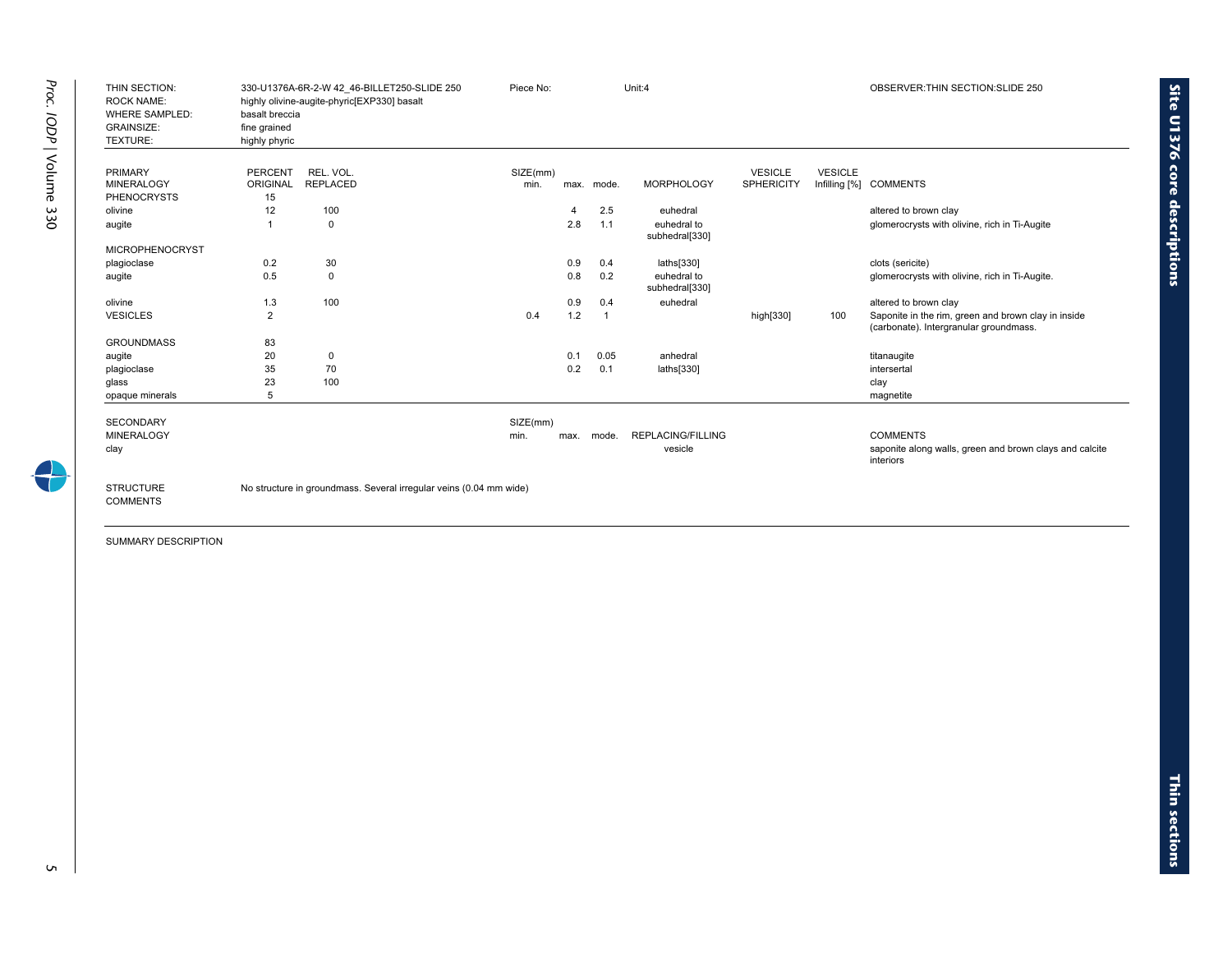| THIN SECTION:<br><b>ROCK NAME:</b><br><b>WHERE SAMPLED:</b><br><b>GRAINSIZE:</b><br>TEXTURE: | basalt breccia<br>fine grained | 330-U1376A-6R-3-W 103 106-BILLET251-SLIDE 251<br>highly olivine-augite-phyric[EXP330] basalt<br>highly phyric & glomeroporphyritic | Piece No: | Unit:5         |                |                               |                          | OBSERVER: THIN SECTION: SLIDE 251 |                                                 |
|----------------------------------------------------------------------------------------------|--------------------------------|------------------------------------------------------------------------------------------------------------------------------------|-----------|----------------|----------------|-------------------------------|--------------------------|-----------------------------------|-------------------------------------------------|
|                                                                                              |                                |                                                                                                                                    |           |                |                |                               |                          |                                   |                                                 |
| <b>PRIMARY</b>                                                                               | PERCENT                        | REL. VOL.                                                                                                                          | SIZE(mm)  |                |                |                               | <b>VESICLE</b>           | <b>VESICLE</b>                    |                                                 |
| <b>MINERALOGY</b>                                                                            | ORIGINAL                       | <b>REPLACED</b>                                                                                                                    | min.      |                | max. mode.     | <b>MORPHOLOGY</b>             | <b>SPHERICITY</b>        |                                   | Infilling [%] COMMENTS                          |
| <b>PHENOCRYSTS</b><br>augite                                                                 | 20.2<br>$\overline{2}$         | $\mathbf 0$                                                                                                                        |           | $\overline{2}$ | 1.6            | euhedral to                   |                          |                                   | glomerocrysts                                   |
|                                                                                              |                                |                                                                                                                                    |           |                |                | subhedral[330]                |                          |                                   |                                                 |
| olivine                                                                                      | 13                             | 95                                                                                                                                 |           | 4.5            | $\overline{2}$ | euhedral to<br>subhedral[330] |                          |                                   | green clay, carbonate                           |
| <b>MICROPHENOCRYST</b>                                                                       |                                |                                                                                                                                    |           |                |                |                               |                          |                                   |                                                 |
| olivine                                                                                      | 3                              | 95                                                                                                                                 |           | 0.9            | 0.4            | euhedral to<br>subhedral[330] |                          |                                   | green clay, carbonate                           |
| plagioclase                                                                                  | 0.8                            | 0                                                                                                                                  |           | 0.9            | 0.4            | laths[330]                    |                          |                                   | clots                                           |
| augite                                                                                       | 1.2                            | 0                                                                                                                                  |           | 0.8            | 0.5            | euhedral to<br>subhedral[330] |                          |                                   | glomerocrysts                                   |
| <b>VESICLES</b>                                                                              | $\mathbf{1}$                   |                                                                                                                                    | 0.3       | 3.6            | 0.5            |                               | high to<br>moderate[330] | 90                                | carbonate filling and smectite rim.             |
| <b>GROUNDMASS</b>                                                                            | 78.8                           |                                                                                                                                    |           |                |                |                               |                          |                                   |                                                 |
| augite                                                                                       | 10                             | $\mathbf 0$                                                                                                                        |           | 0.2            | 0.01           | anhedral                      |                          |                                   |                                                 |
| glass                                                                                        | 53.8                           | 100                                                                                                                                |           |                |                |                               |                          |                                   | green clay                                      |
| plagioclase                                                                                  | 15                             | 20                                                                                                                                 |           | 0.4            | 0.2            | laths[330]                    |                          |                                   |                                                 |
| <b>SECONDARY</b>                                                                             |                                |                                                                                                                                    | SIZE(mm)  |                |                |                               |                          |                                   |                                                 |
| <b>MINERALOGY</b>                                                                            |                                |                                                                                                                                    | min.      | max.           | mode.          | <b>REPLACING/FILLING</b>      |                          |                                   | <b>COMMENTS</b>                                 |
| carbonate                                                                                    |                                |                                                                                                                                    |           |                |                | vesicle                       |                          |                                   | smectite along margins with carbonate interiors |
| <b>STRUCTURE</b><br><b>COMMENTS</b>                                                          |                                | No structure in groundmass. No veins.                                                                                              |           |                |                |                               |                          |                                   |                                                 |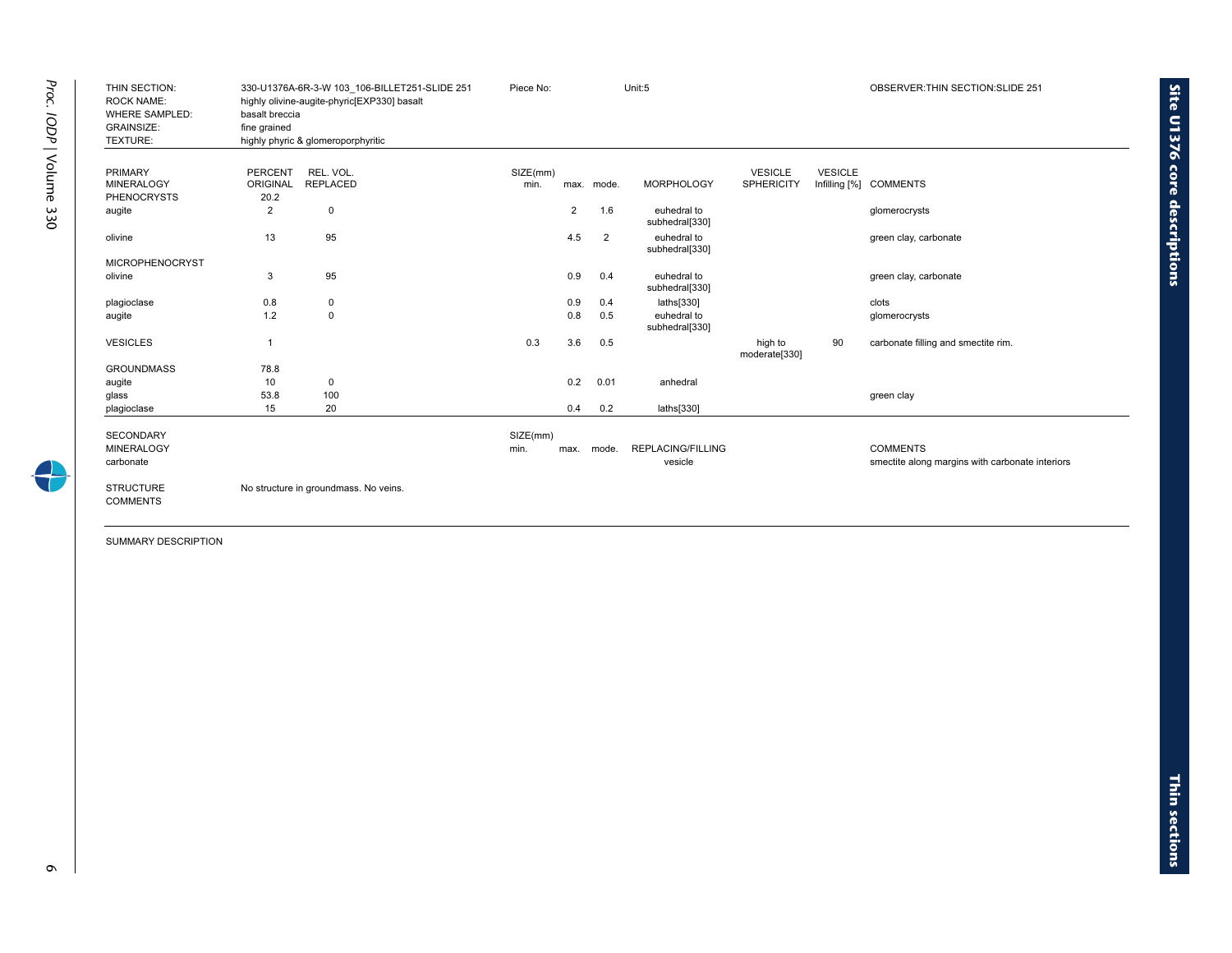| THIN SECTION:<br><b>ROCK NAME:</b><br><b>WHERE SAMPLED:</b><br><b>GRAINSIZE:</b><br>TEXTURE: | basalt<br>fine grained<br>highly phyric | 330-U1376A-6R-4-W 119 122-BILLET252-SLIDE 252<br>highly olivine-phyric[EXP330] basalt | Piece No: |                |            | Unit:8                        |                   |                | OBSERVER: THIN SECTION: SLIDE 252                                   |
|----------------------------------------------------------------------------------------------|-----------------------------------------|---------------------------------------------------------------------------------------|-----------|----------------|------------|-------------------------------|-------------------|----------------|---------------------------------------------------------------------|
| <b>PRIMARY</b><br><b>MINERALOGY</b>                                                          | PERCENT                                 | REL. VOL.                                                                             | SIZE(mm)  |                |            | <b>MORPHOLOGY</b>             | <b>VESICLE</b>    | <b>VESICLE</b> |                                                                     |
| <b>PHENOCRYSTS</b>                                                                           | ORIGINAL<br>15.5                        | <b>REPLACED</b>                                                                       | min.      |                | max. mode. |                               | <b>SPHERICITY</b> |                | Infilling [%] COMMENTS                                              |
| olivine                                                                                      | 13                                      | 100                                                                                   |           | $\overline{7}$ | 2          | euhedral to<br>subhedral[330] |                   |                | iddingsite in the rims, glomerocrysts; green clay                   |
| <b>MICROPHENOCRYST</b>                                                                       |                                         |                                                                                       |           |                |            |                               |                   |                |                                                                     |
| augite                                                                                       | 0.3                                     | 0                                                                                     |           | 0.9            | 0.5        | subhedral to<br>anhedral[330] |                   |                |                                                                     |
| plagioclase                                                                                  | 0.2                                     | 0                                                                                     |           | 0.8            | 0.6        | anhedral                      |                   |                |                                                                     |
| olivine                                                                                      | $\overline{2}$                          | 100                                                                                   |           | 0.9            | 0.5        | euhedral to<br>subhedral[330] |                   |                | iddingsite in the rims and green clay in interior,<br>glomerocrysts |
| <b>VESICLES</b>                                                                              | 0.5                                     |                                                                                       | 0.3       | 4.4            | 0.6        |                               | low to            | 100            | filled with green and brown clay                                    |
| <b>GROUNDMASS</b>                                                                            | 84                                      |                                                                                       |           |                |            |                               |                   |                |                                                                     |
| augite                                                                                       | 25                                      | 0                                                                                     |           | 0.02           | 0.01       | anhedral                      |                   |                |                                                                     |
| glass                                                                                        | 15                                      | 100                                                                                   |           |                |            |                               |                   |                |                                                                     |
| opaque minerals                                                                              | 9                                       |                                                                                       |           | 0.6            | 0.3        | euhedral to anhedral[330]     |                   |                | magnetite                                                           |
| plagioclase                                                                                  | 35                                      | 0                                                                                     |           | 0.3            | 0.1        | subhedral to<br>anhedral[330] |                   |                |                                                                     |
| <b>SECONDARY</b>                                                                             |                                         |                                                                                       | SIZE(mm)  |                |            |                               |                   |                |                                                                     |
| <b>MINERALOGY</b>                                                                            |                                         |                                                                                       | min.      | max.           | mode.      | <b>REPLACING/FILLING</b>      |                   |                | <b>COMMENTS</b>                                                     |
| carbonate                                                                                    |                                         |                                                                                       |           |                |            | vesicle                       |                   |                | green clay along walls, carbonate interiors                         |
| <b>STRUCTURE</b><br><b>COMMENTS</b>                                                          |                                         | no structure in groundmass                                                            |           |                |            |                               |                   |                |                                                                     |

SUMMARY DESCRIPTION conjugate veins (0.6 mm wide), irregular; crosscutting, At least 3 veins filled with carbonate and aragonite? 2 veins crossing another vein (acicular);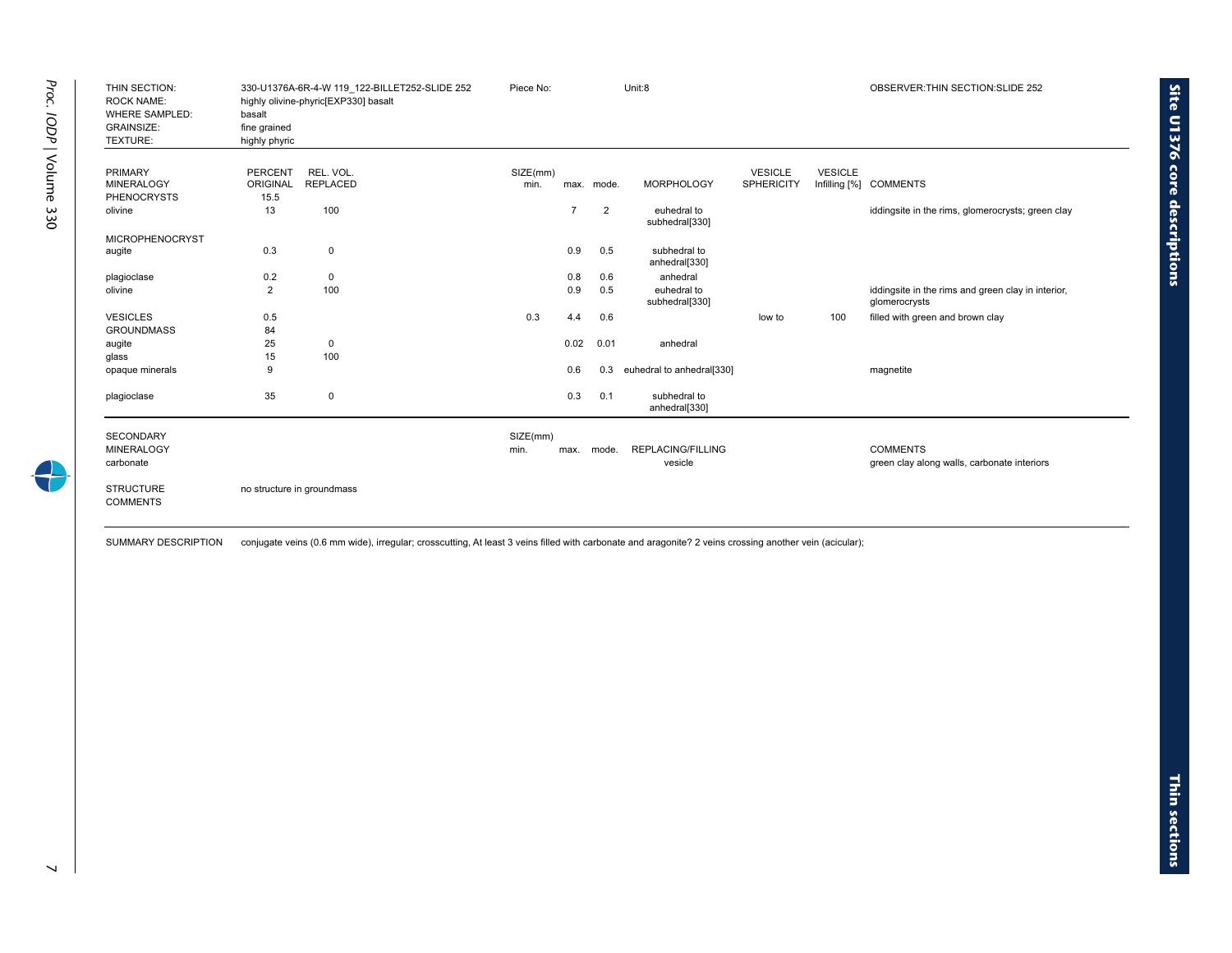| PERCENT<br><b>ORIGINAL</b> | REL. VOL.       |                                                                              |      |             |                          |                          |                |                                                      |
|----------------------------|-----------------|------------------------------------------------------------------------------|------|-------------|--------------------------|--------------------------|----------------|------------------------------------------------------|
|                            |                 | SIZE(mm)                                                                     |      |             |                          | <b>VESICLE</b>           | <b>VESICLE</b> |                                                      |
|                            | <b>REPLACED</b> | min.                                                                         |      | max. mode.  | <b>MORPHOLOGY</b>        | <b>SPHERICITY</b>        |                | Infilling [%] COMMENTS                               |
|                            |                 |                                                                              |      |             |                          |                          |                | Pervasively altered. Green clay.                     |
|                            |                 |                                                                              |      |             |                          |                          |                | Purple edges (indicates titanaugite). Sector zoning. |
|                            |                 |                                                                              |      |             |                          |                          |                |                                                      |
| 0.1                        |                 | 0.1                                                                          | 0.3  | 0.2         |                          | high and<br>rounded[330] | 100            | green clay                                           |
| 89.9                       |                 |                                                                              |      |             |                          |                          |                |                                                      |
| 45                         | 75              |                                                                              |      |             |                          |                          |                |                                                      |
| 3                          | $\mathbf 0$     |                                                                              | 0.3  | 0.05        | euhedral                 |                          |                |                                                      |
| 4.9                        | 0               |                                                                              | 0.09 | 0.05        | subhedral                |                          |                | Purple                                               |
| 30                         | $\Omega$        |                                                                              | 0.5  | 0.1         | laths[330]               |                          |                |                                                      |
| $\overline{7}$             | 75              |                                                                              | 0.25 | 0.05        | subhedral                |                          |                |                                                      |
|                            |                 | SIZE(mm)                                                                     |      |             |                          |                          |                |                                                      |
|                            |                 | min.                                                                         |      | mode.       | <b>REPLACING/FILLING</b> |                          |                | <b>COMMENTS</b>                                      |
|                            |                 |                                                                              |      |             |                          |                          |                |                                                      |
|                            | 10<br>3         | 75<br>$\mathbf 0$<br>no structure in groundmass; vein, stepped (0.4 mm wide) |      | 1.7<br>max. | 2                        | subhedral<br>subhedral   |                |                                                      |

SUMMARY DESCRIPTION Highly olivine-augite-phyric basalt.

4

**sections**

**Site U1376 core**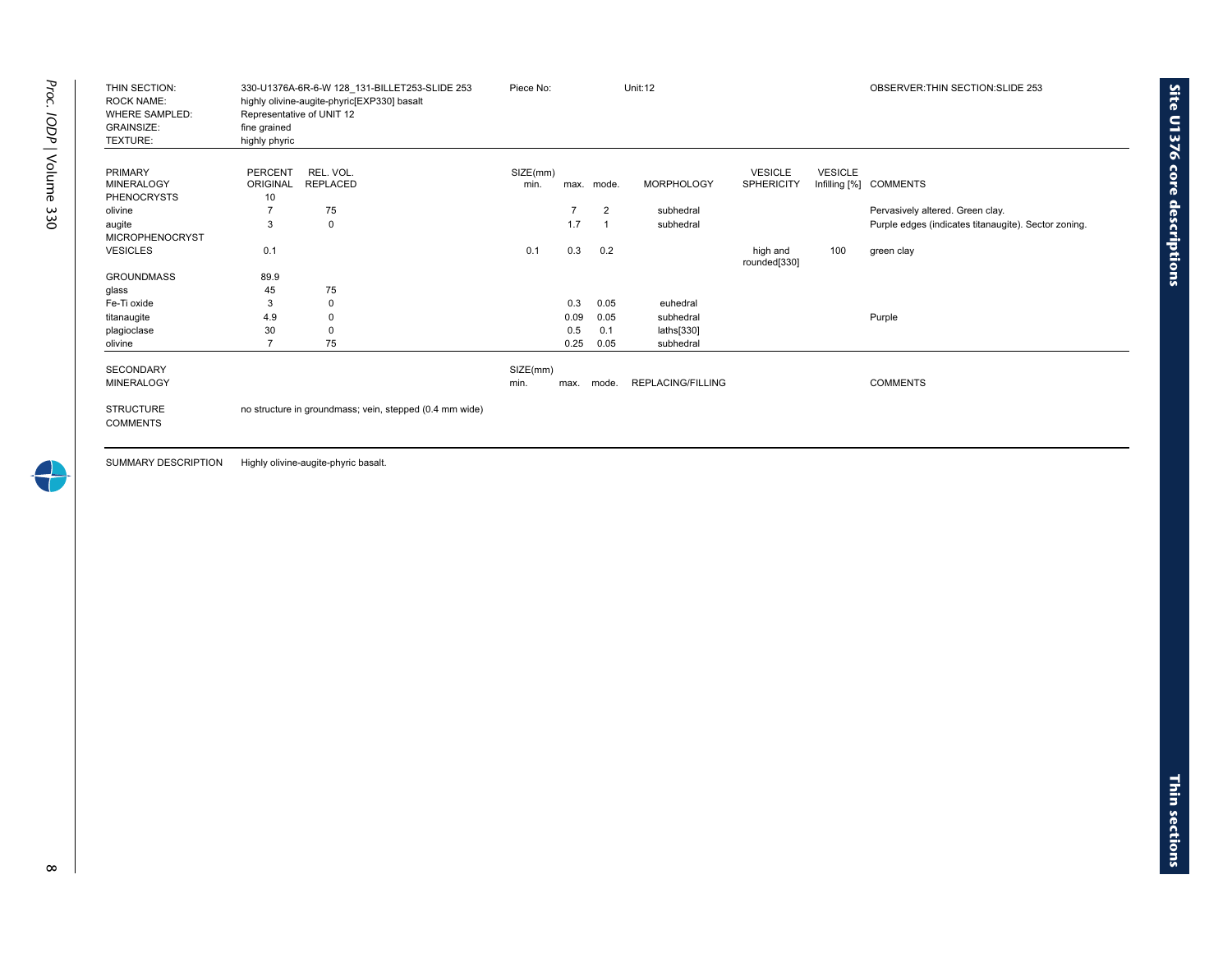| THIN SECTION:<br><b>ROCK NAME:</b><br><b>WHERE SAMPLED:</b><br><b>GRAINSIZE:</b><br>TEXTURE: | representative of UNIT 14<br>fine grained<br>highly phyric & porphyritic | 330-U1376A-7R-4-W 119 122-BILLET254-SLIDE 254<br>highly olivine-augite-phyric[EXP330] basalt | Piece No: |      |            | Unit:14                       |                   |                | OBSERVER: THIN SECTION: SLIDE 254          |
|----------------------------------------------------------------------------------------------|--------------------------------------------------------------------------|----------------------------------------------------------------------------------------------|-----------|------|------------|-------------------------------|-------------------|----------------|--------------------------------------------|
|                                                                                              |                                                                          |                                                                                              |           |      |            |                               |                   |                |                                            |
| <b>PRIMARY</b>                                                                               | <b>PERCENT</b>                                                           | REL. VOL.                                                                                    | SIZE(mm)  |      |            |                               | <b>VESICLE</b>    | <b>VESICLE</b> |                                            |
| <b>MINERALOGY</b>                                                                            | ORIGINAL                                                                 | <b>REPLACED</b>                                                                              | min.      |      | max. mode. | <b>MORPHOLOGY</b>             | <b>SPHERICITY</b> |                | Infilling [%] COMMENTS                     |
| <b>PHENOCRYSTS</b>                                                                           | 15.1                                                                     |                                                                                              |           |      |            |                               |                   |                |                                            |
| augite                                                                                       |                                                                          | $\mathbf 0$                                                                                  |           | 1.6  | 1.3        | subhedral                     |                   |                | zoned                                      |
| olivine                                                                                      | $\overline{7}$                                                           | 100                                                                                          |           | 3    | 2.2        | subhedral to<br>euhedral[330] |                   |                | altered to carbonates and green clay       |
| <b>MICROPHENOCRYST</b>                                                                       |                                                                          |                                                                                              |           |      |            |                               |                   |                |                                            |
| opaque minerals                                                                              | 0.1                                                                      | 0                                                                                            |           | 0.7  | 0.7        | anhedral                      |                   |                |                                            |
| plagioclase                                                                                  |                                                                          | 0                                                                                            |           | 0.9  | 0.6        | laths[330]                    |                   |                | glomerocrysts with augite microphenocrysts |
| augite                                                                                       |                                                                          | 0                                                                                            |           | 0.9  | 0.7        | subhedral                     |                   |                |                                            |
| olivine                                                                                      | $\overline{2}$                                                           | 100                                                                                          |           | 0.9  | 0.7        | anhedral                      |                   |                | altered to carbonates and green clay       |
| <b>VESICLES</b>                                                                              | 0.1                                                                      |                                                                                              | 0.1       | 0.2  | 0.2        |                               | moderate[330]     | 100            | filled by carbonate and clay               |
| <b>GROUNDMASS</b>                                                                            | 84.8                                                                     |                                                                                              |           |      |            |                               |                   |                |                                            |
| augite                                                                                       | 5                                                                        | 0                                                                                            |           | 0.1  | 0.1        | anhedral                      |                   |                |                                            |
| plagioclase                                                                                  | 45                                                                       | 0                                                                                            |           | 0.3  | 0.1        | laths[330]                    |                   |                |                                            |
| glass                                                                                        | 24.4                                                                     | 100                                                                                          |           |      |            |                               |                   |                |                                            |
| olivine                                                                                      | 10.3                                                                     | 100                                                                                          |           | 0.4  | 0.1        |                               |                   |                | altered to green clays                     |
| opaque minerals                                                                              | 0.1                                                                      | 0                                                                                            |           | 0.1  | 0.05       | anhedral                      |                   |                |                                            |
| <b>SECONDARY</b>                                                                             |                                                                          |                                                                                              | SIZE(mm)  |      |            |                               |                   |                |                                            |
| <b>MINERALOGY</b>                                                                            |                                                                          |                                                                                              | min.      | max. | mode.      | <b>REPLACING/FILLING</b>      |                   |                | <b>COMMENTS</b>                            |
|                                                                                              |                                                                          |                                                                                              |           |      |            |                               |                   |                |                                            |
| <b>STRUCTURE</b><br><b>COMMENTS</b>                                                          |                                                                          | no structure in groundmass; vein, irregular (0.8 mm)                                         |           |      |            |                               |                   |                |                                            |

 $\circ$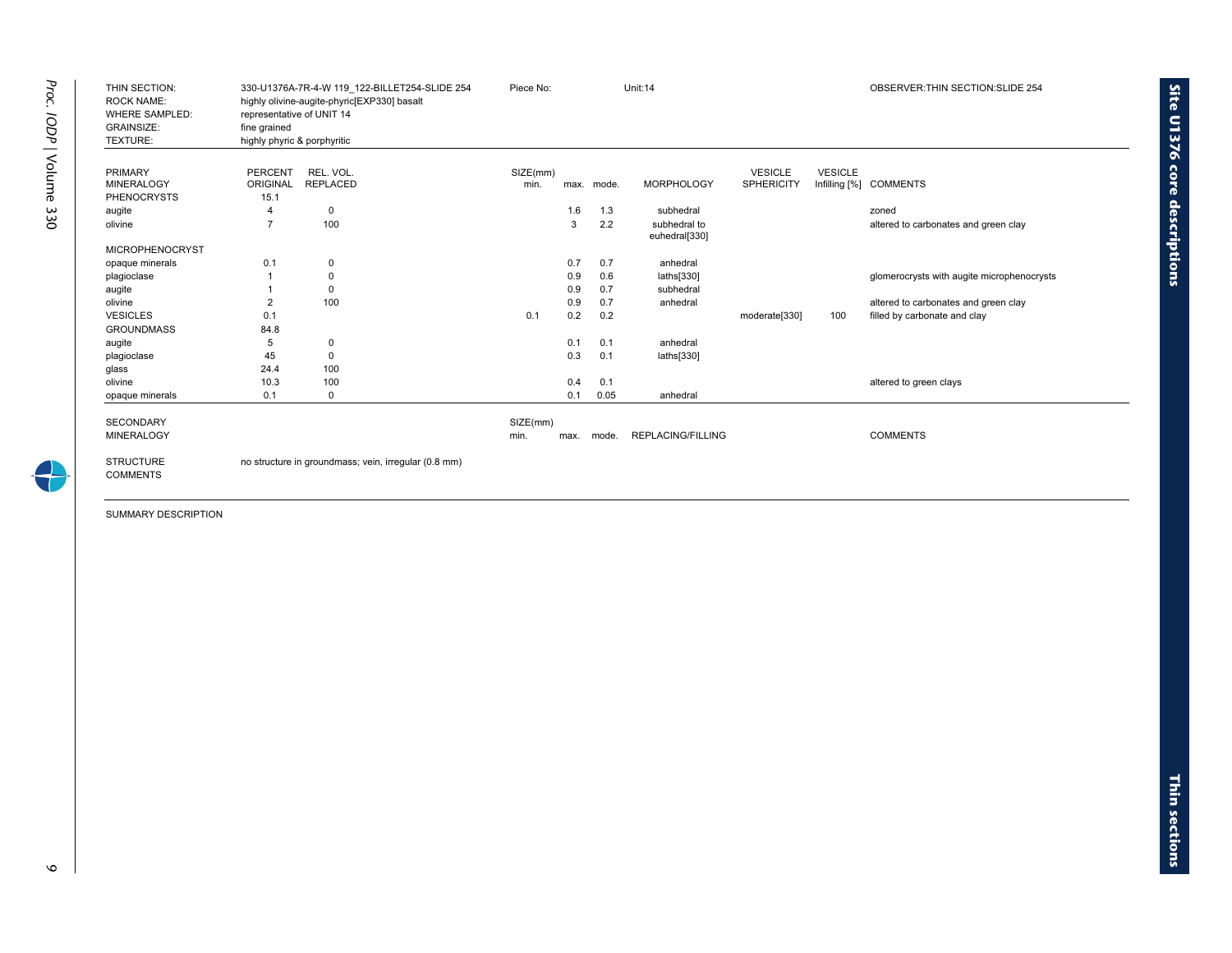| THIN SECTION:<br><b>ROCK NAME:</b><br><b>WHERE SAMPLED:</b><br><b>GRAINSIZE:</b><br>TEXTURE: | representative of UNIT 15<br>fine grained<br>highly phyric | 330-U1376A-8R-6-W 136 140-BILLET255-SLIDE 255<br>highly olivine-pyroxene-phyric[EXP330] basalt | Piece No:        | Unit:15 |            |                               |                                     | OBSERVER: THIN SECTION: SLIDE 255 |                                       |  |
|----------------------------------------------------------------------------------------------|------------------------------------------------------------|------------------------------------------------------------------------------------------------|------------------|---------|------------|-------------------------------|-------------------------------------|-----------------------------------|---------------------------------------|--|
| <b>PRIMARY</b><br><b>MINERALOGY</b><br><b>PHENOCRYSTS</b>                                    | <b>PERCENT</b><br><b>ORIGINAL</b><br>13                    | REL. VOL.<br><b>REPLACED</b>                                                                   | SIZE(mm)<br>min. |         | max. mode. | <b>MORPHOLOGY</b>             | <b>VESICLE</b><br><b>SPHERICITY</b> | <b>VESICLE</b>                    | Infilling [%] COMMENTS                |  |
| clinopyroxene                                                                                | 3                                                          | 0                                                                                              |                  | 1.8     | 1.5        | subhedral                     |                                     |                                   | oscillatory zonation in some crystals |  |
| olivine                                                                                      | 10                                                         | 2                                                                                              |                  |         | 2          | subhedral                     |                                     |                                   | undulose extinction in some crystals  |  |
| <b>MICROPHENOCRYST</b>                                                                       |                                                            |                                                                                                |                  |         |            |                               |                                     |                                   |                                       |  |
| <b>VESICLES</b>                                                                              | 1                                                          |                                                                                                | 0.1              | 0.5     | 0.3        |                               | high[330]                           | 100                               | clay                                  |  |
| <b>GROUNDMASS</b>                                                                            | 86                                                         |                                                                                                |                  |         |            |                               |                                     |                                   |                                       |  |
| plagioclase                                                                                  | 40                                                         | $\mathbf 0$                                                                                    |                  | 0.3     | 0.1        | subhedral                     |                                     |                                   | lath                                  |  |
| clinopyroxene                                                                                | 30                                                         | 0                                                                                              |                  | 0.2     | 0.07       | subhedral                     |                                     |                                   |                                       |  |
| olivine                                                                                      |                                                            | $\Omega$                                                                                       |                  | 0.2     | 0.05       | subhedral                     |                                     |                                   |                                       |  |
| glass                                                                                        |                                                            | 100                                                                                            |                  |         |            |                               |                                     |                                   | altered to carbonate?                 |  |
| Fe-Ti oxide                                                                                  | 5                                                          | 0                                                                                              |                  | 0.25    | 0.05       | subhedral to<br>anhedral[330] |                                     |                                   | needle                                |  |
| <b>SECONDARY</b>                                                                             |                                                            |                                                                                                | SIZE(mm)         |         |            |                               |                                     |                                   |                                       |  |
| <b>MINERALOGY</b>                                                                            |                                                            |                                                                                                | min.             | max.    | mode.      | REPLACING/FILLING             |                                     |                                   | <b>COMMENTS</b>                       |  |
| <b>STRUCTURE</b><br><b>COMMENTS</b>                                                          |                                                            | no structure in groundmass                                                                     |                  |         |            |                               |                                     |                                   |                                       |  |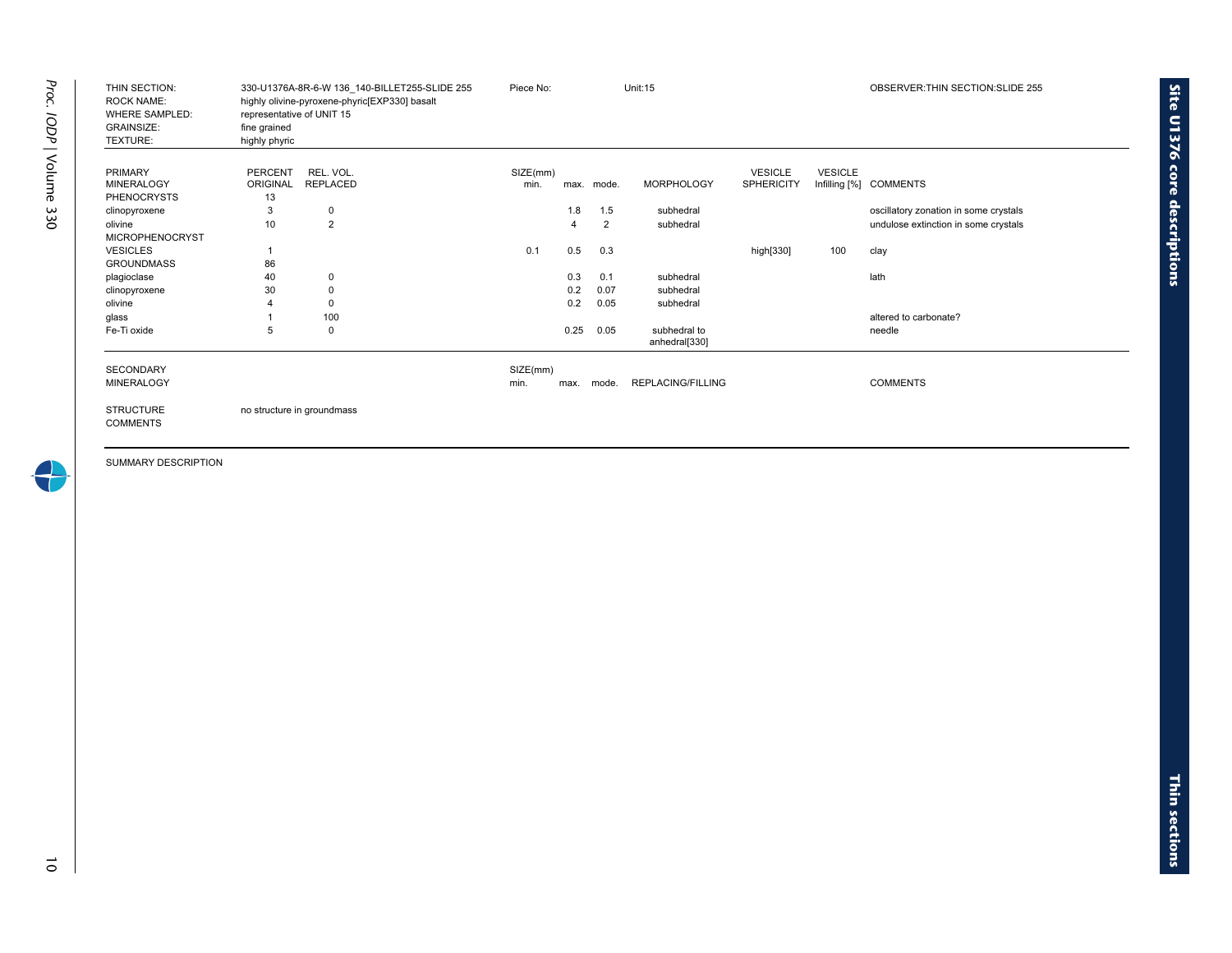| THIN SECTION:<br><b>ROCK NAME:</b><br><b>WHERE SAMPLED:</b><br><b>GRAINSIZE:</b><br>TEXTURE: | representative of UNIT 15<br>fine grained<br>highly phyric | 330-U1376A-10R-3-W 121 124-BILLET256-SLIDE 256<br>highly olivine-pyroxene-phyric[EXP330] basalt | Piece No:        |      |            | <b>Unit:15</b>               |                   |                | OBSERVER: THIN SECTION: SLIDE 256 |
|----------------------------------------------------------------------------------------------|------------------------------------------------------------|-------------------------------------------------------------------------------------------------|------------------|------|------------|------------------------------|-------------------|----------------|-----------------------------------|
| <b>PRIMARY</b>                                                                               | <b>PERCENT</b>                                             | REL. VOL.                                                                                       | SIZE(mm)         |      |            |                              | <b>VESICLE</b>    | <b>VESICLE</b> |                                   |
| <b>MINERALOGY</b><br><b>PHENOCRYSTS</b>                                                      | ORIGINAL<br>13                                             | REPLACED                                                                                        | min.             |      | max. mode. | <b>MORPHOLOGY</b>            | <b>SPHERICITY</b> |                | Infilling [%] COMMENTS            |
| olivine                                                                                      | 10                                                         | 5                                                                                               |                  | 4.8  | 1.2        | subhedral                    |                   |                | green clay and carbonate          |
| clinopyroxene                                                                                | 3                                                          | 0                                                                                               |                  | 3.2  |            | subhedral                    |                   |                |                                   |
| <b>MICROPHENOCRYST</b>                                                                       |                                                            |                                                                                                 |                  |      |            |                              |                   |                |                                   |
| <b>VESICLES</b>                                                                              | 0.5                                                        |                                                                                                 | 0.1              |      | 0.2        |                              | low[330]          | 100            | filled with carbonate             |
| <b>GROUNDMASS</b>                                                                            | 87                                                         |                                                                                                 |                  |      |            |                              |                   |                |                                   |
| clinopyroxene                                                                                | 30                                                         | $\mathbf 0$                                                                                     |                  | 0.4  | 0.1        | subhedral                    |                   |                | some lath                         |
| olivine                                                                                      | 10                                                         | $\Omega$                                                                                        |                  | 0.15 | 0.1        | subhedral                    |                   |                |                                   |
| Fe-Ti oxide                                                                                  | 7                                                          | 0                                                                                               |                  | 0.15 | 0.07       | needle                       |                   |                | some subhedral                    |
| plagioclase                                                                                  | 40                                                         | 0                                                                                               |                  | 0.5  | 0.2        | lath                         |                   |                |                                   |
| <b>SECONDARY</b><br><b>MINERALOGY</b><br>carbonate                                           |                                                            |                                                                                                 | SIZE(mm)<br>min. | max. | mode.      | REPLACING/FILLING<br>vesicle |                   |                | <b>COMMENTS</b>                   |
| <b>STRUCTURE</b><br><b>COMMENTS</b>                                                          |                                                            | no structure in groundmass                                                                      |                  |      |            |                              |                   |                |                                   |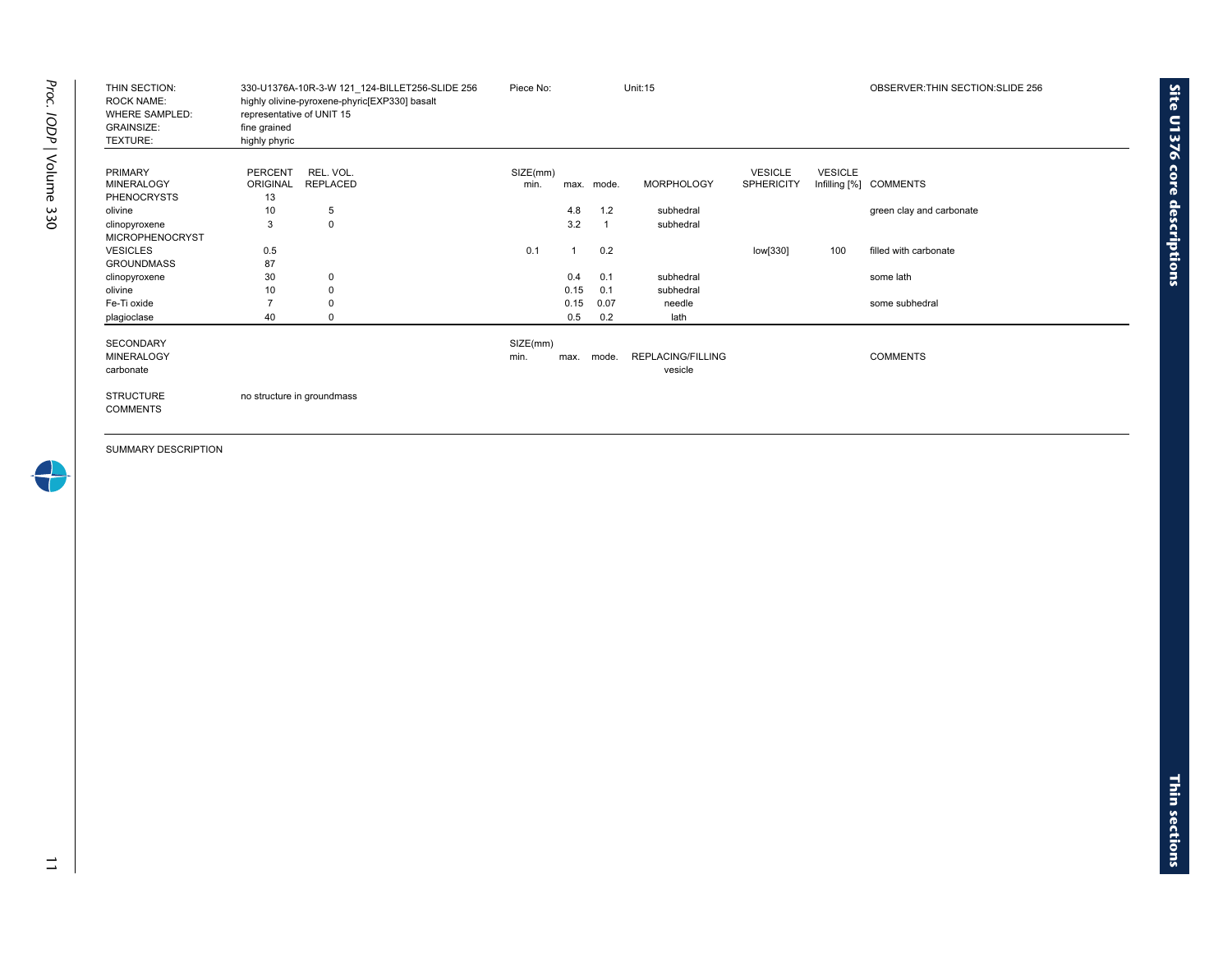| THIN SECTION:<br><b>ROCK NAME:</b><br><b>WHERE SAMPLED:</b><br><b>GRAINSIZE:</b><br>TEXTURE: | massive lava flow<br>fine grained<br>highly phyric | 330-U1376A-13R-4-W 3 5-BILLET-SLIDE 257<br>highly olivine-augite-phyric[EXP330] basalt | Piece No:        |                |                | <b>Unit:15</b>                      |                          |                | OBSERVER: THIN SECTION: SLIDE 257 |
|----------------------------------------------------------------------------------------------|----------------------------------------------------|----------------------------------------------------------------------------------------|------------------|----------------|----------------|-------------------------------------|--------------------------|----------------|-----------------------------------|
| <b>PRIMARY</b>                                                                               | <b>PERCENT</b>                                     | REL. VOL.                                                                              | SIZE(mm)         |                |                |                                     | <b>VESICLE</b>           | <b>VESICLE</b> |                                   |
| <b>MINERALOGY</b>                                                                            | <b>ORIGINAL</b>                                    | <b>REPLACED</b>                                                                        | min.             |                | max. mode.     | <b>MORPHOLOGY</b>                   | <b>SPHERICITY</b>        |                | Infilling [%] COMMENTS            |
| <b>PHENOCRYSTS</b>                                                                           | 15                                                 |                                                                                        |                  |                |                |                                     |                          |                |                                   |
| augite                                                                                       | 4                                                  | 0                                                                                      |                  | $\overline{2}$ | 1.3            | subhedral                           |                          |                | titanaugite-rich                  |
| olivine                                                                                      | 11                                                 | 5                                                                                      |                  | $\overline{4}$ | $\overline{2}$ | euhedral to<br>subhedral[330]       |                          |                | altered to green clay             |
| <b>MICROPHENOCRYST</b>                                                                       |                                                    |                                                                                        |                  |                |                |                                     |                          |                |                                   |
| <b>VESICLES</b>                                                                              | 1                                                  |                                                                                        | 0.1              | 0.3            | 0.2            |                                     | high and<br>rounded[330] | 100            | clay                              |
| <b>GROUNDMASS</b>                                                                            | 84                                                 |                                                                                        |                  |                |                |                                     |                          |                |                                   |
| olivine                                                                                      | 3                                                  | 10                                                                                     |                  | 0.4            | 0.05           | subhedral to<br>anhedral[330]       |                          |                | Clay                              |
| plagioclase                                                                                  | 45                                                 | 25                                                                                     |                  | 0.9            | 0.3            | laths[330]                          |                          |                | glomerocrysts with augite         |
| opaque minerals                                                                              | 6                                                  |                                                                                        |                  |                | 0.15           | subhedral                           |                          |                | Mainly needle                     |
| augite                                                                                       | 30                                                 | 0                                                                                      |                  | 0.3            | 0.1            | subhedral to<br>anhedral[330]       |                          |                | titanaugite-rich                  |
| <b>SECONDARY</b><br><b>MINERALOGY</b><br>clay                                                |                                                    |                                                                                        | SIZE(mm)<br>min. | max.           | mode.          | <b>REPLACING/FILLING</b><br>vesicle |                          |                | <b>COMMENTS</b>                   |
| <b>STRUCTURE</b><br><b>COMMENTS</b>                                                          |                                                    | no structure in groundmass                                                             |                  |                |                |                                     |                          |                |                                   |

÷

**Site U1376 core** 

**descriptions**

 $\vec{z}$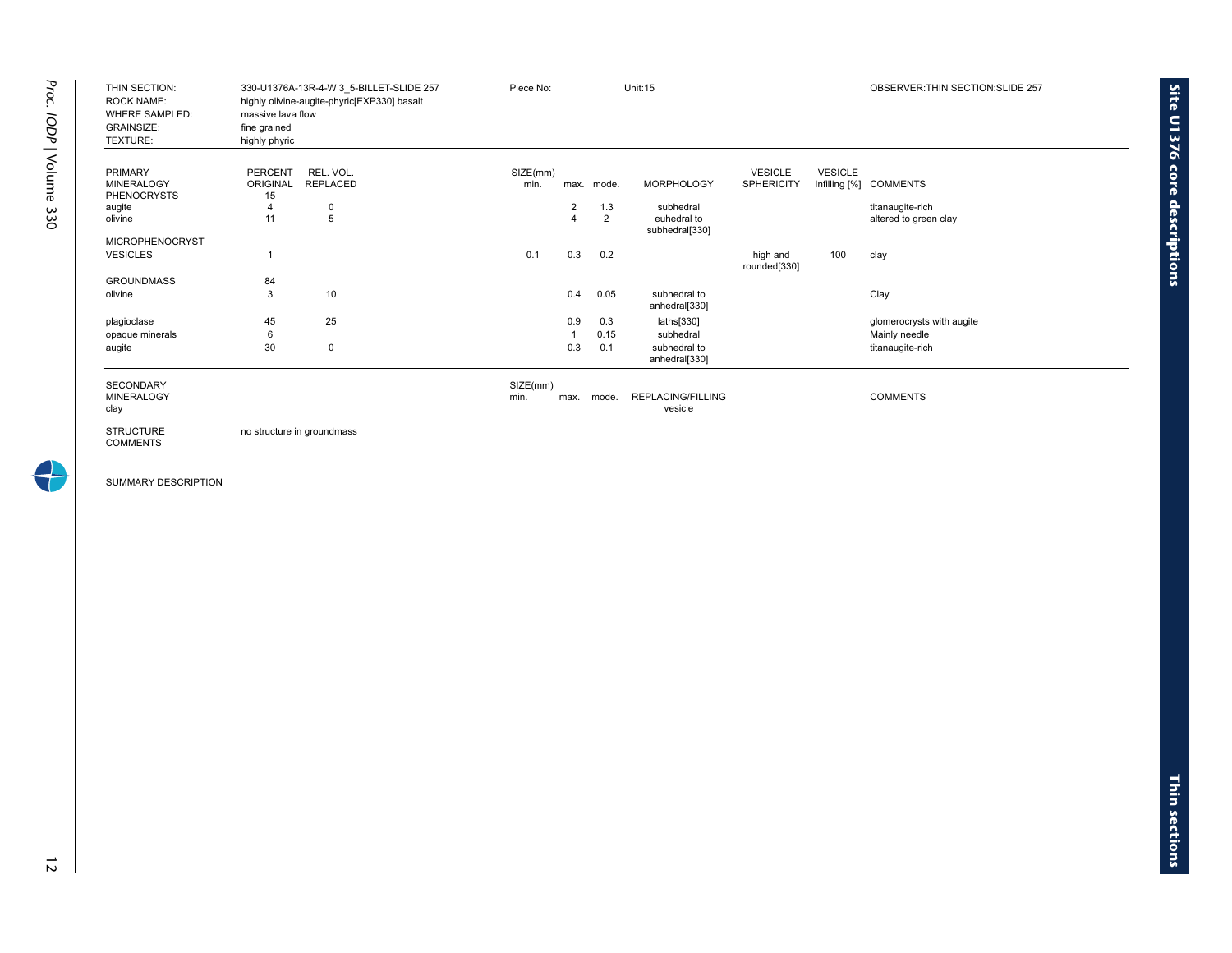| THIN SECTION:<br><b>ROCK NAME:</b><br><b>WHERE SAMPLED:</b><br><b>GRAINSIZE:</b><br>TEXTURE: | lava flow<br>fine grained<br>highly phyric | 330-U1376A-14R-3-W 84 86-BILLET-SLIDE 258<br>highly olivine-augite-phyric[EXP330] basalt | Piece No:        |      |                         | Unit:17                       |                                     |                | OBSERVER: THIN SECTION: SLIDE 258 |
|----------------------------------------------------------------------------------------------|--------------------------------------------|------------------------------------------------------------------------------------------|------------------|------|-------------------------|-------------------------------|-------------------------------------|----------------|-----------------------------------|
| <b>PRIMARY</b><br><b>MINERALOGY</b><br><b>PHENOCRYSTS</b>                                    | <b>PERCENT</b><br>ORIGINAL<br>12           | REL. VOL.<br><b>REPLACED</b>                                                             | SIZE(mm)<br>min. |      | max. mode.              | <b>MORPHOLOGY</b>             | <b>VESICLE</b><br><b>SPHERICITY</b> | <b>VESICLE</b> | Infilling [%] COMMENTS            |
| augite                                                                                       | $\overline{2}$                             | 0                                                                                        |                  | 2.4  | $\overline{\mathbf{1}}$ | subhedral                     |                                     |                |                                   |
| olivine                                                                                      | 10                                         | 5                                                                                        |                  | 3.2  |                         | euhedral to<br>subhedral[330] |                                     |                | altered to green clay.            |
| <b>MICROPHENOCRYST</b>                                                                       |                                            |                                                                                          |                  |      |                         |                               |                                     |                |                                   |
| plagioclase                                                                                  | 0.5                                        | $\mathbf 0$                                                                              |                  | 0.8  | 0.5                     | laths[330]                    |                                     |                | clots                             |
| <b>GROUNDMASS</b>                                                                            | 88                                         |                                                                                          |                  |      |                         |                               |                                     |                |                                   |
| opaque minerals                                                                              | 9                                          |                                                                                          |                  | 0.1  | 0.08                    | needle                        |                                     |                |                                   |
| augite                                                                                       | 30                                         | $\mathbf 0$                                                                              |                  | 0.4  | 0.05                    | subhedral to<br>anhedral[330] |                                     |                | titanaugite-rich                  |
| plagioclase                                                                                  | 45                                         | 0                                                                                        |                  | 0.2  | 0.15                    | laths[330]                    |                                     |                |                                   |
| olivine                                                                                      | $\overline{4}$                             | 5                                                                                        |                  | 0.3  | 0.1                     | subhedral to<br>anhedral[330] |                                     |                | green clay                        |
| <b>SECONDARY</b>                                                                             |                                            |                                                                                          | SIZE(mm)         |      |                         |                               |                                     |                |                                   |
| <b>MINERALOGY</b>                                                                            |                                            |                                                                                          | min.             | max. | mode.                   | <b>REPLACING/FILLING</b>      |                                     |                | <b>COMMENTS</b>                   |
| <b>STRUCTURE</b><br><b>COMMENTS</b>                                                          |                                            | weak trachytic texture, sub-horizontal                                                   |                  |      |                         |                               |                                     |                |                                   |

SUMMARY DESCRIPTION 3 carbonate veins; cross fibre (0.5 m wide); straight.

**Site U1376 core**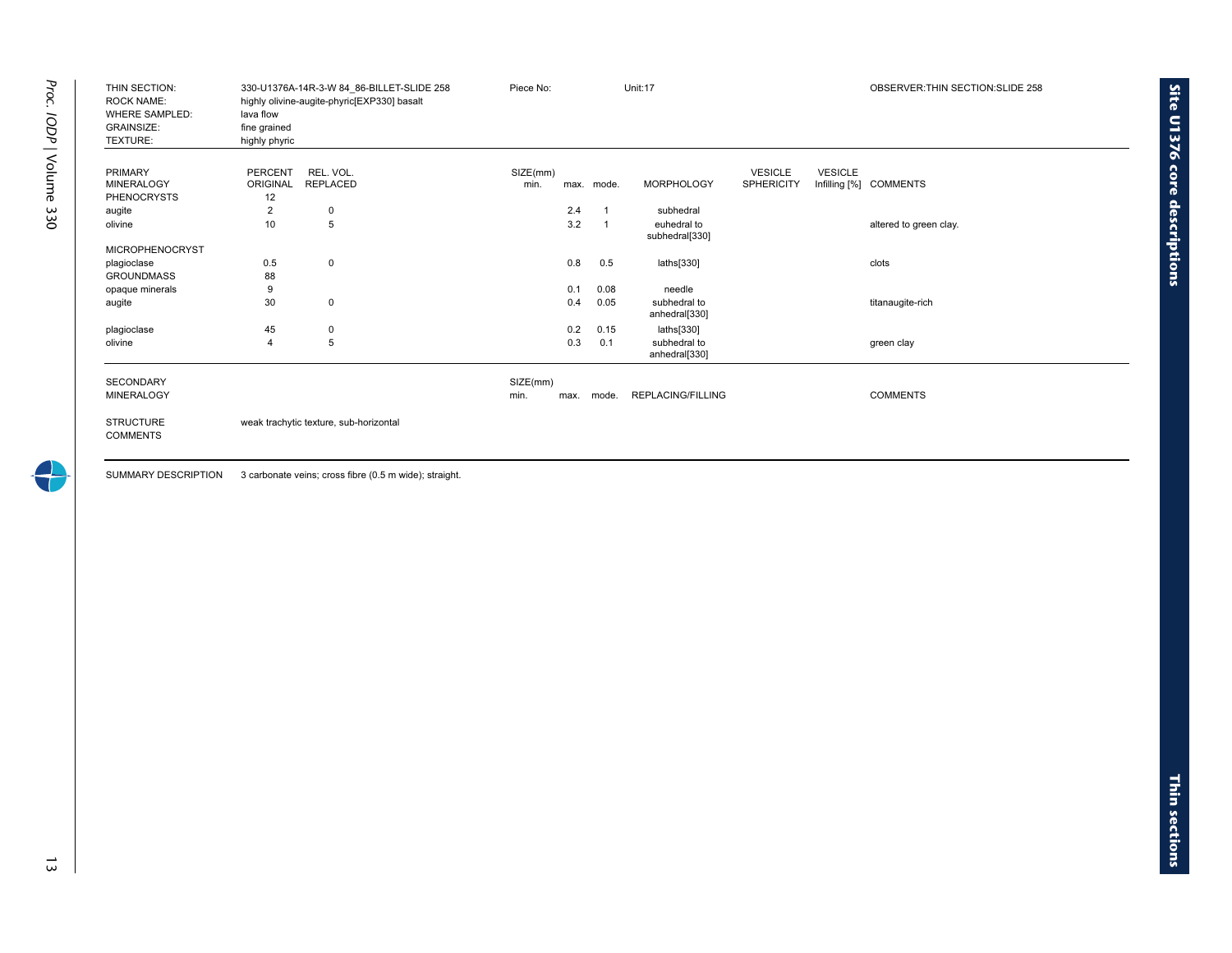| THIN SECTION:<br><b>ROCK NAME:</b><br><b>WHERE SAMPLED:</b><br><b>GRAINSIZE:</b><br>TEXTURE: | aphyric basalt<br>intrusive sheet<br>fine grained<br>aphyric | 330-U1376A-15R-2-W 37 39-BILLET-SLIDE 259                                                                                                         | Piece No:        |      |       | Unit:20           |                                     |                | OBSERVER: THIN SECTION: SLIDE 259                         |
|----------------------------------------------------------------------------------------------|--------------------------------------------------------------|---------------------------------------------------------------------------------------------------------------------------------------------------|------------------|------|-------|-------------------|-------------------------------------|----------------|-----------------------------------------------------------|
| <b>PRIMARY</b><br><b>MINERALOGY</b>                                                          | <b>PERCENT</b><br><b>ORIGINAL</b>                            | REL. VOL.<br>REPLACED                                                                                                                             | SIZE(mm)<br>min. | max. | mode. | <b>MORPHOLOGY</b> | <b>VESICLE</b><br><b>SPHERICITY</b> | <b>VESICLE</b> | Infilling [%] COMMENTS                                    |
| <b>PHENOCRYSTS</b>                                                                           | 0.2                                                          |                                                                                                                                                   |                  |      |       |                   |                                     |                |                                                           |
| <b>MICROPHENOCRYST</b>                                                                       |                                                              |                                                                                                                                                   |                  |      |       |                   |                                     |                |                                                           |
| augite                                                                                       | 0.1                                                          | 0                                                                                                                                                 |                  | 0.7  |       | euhedral          |                                     |                |                                                           |
| plagioclase                                                                                  | 0.1                                                          | $\mathbf 0$                                                                                                                                       |                  | 0.5  |       | tabular           |                                     |                |                                                           |
| <b>VESICLES</b>                                                                              | 25                                                           |                                                                                                                                                   | 0.05             |      | 0.3   |                   | low to<br>elongated[EXP330]         | 100            | smectite; goethite, brown and green clay                  |
| <b>GROUNDMASS</b>                                                                            | 74.8                                                         |                                                                                                                                                   |                  |      |       |                   |                                     |                |                                                           |
| plagioclase                                                                                  | 20                                                           | 60                                                                                                                                                |                  | 0.1  | 0.08  | laths[330]        |                                     |                | sericitization                                            |
| glass                                                                                        | 54.8                                                         | 100                                                                                                                                               |                  |      |       |                   |                                     |                | brown and green clay, smectite and goethite               |
| <b>SECONDARY</b>                                                                             |                                                              |                                                                                                                                                   | SIZE(mm)         |      |       |                   |                                     |                |                                                           |
| <b>MINERALOGY</b>                                                                            |                                                              |                                                                                                                                                   | min.             | max. | mode. | REPLACING/FILLING |                                     |                | <b>COMMENTS</b>                                           |
| smectite group (dioctahedral sn                                                              |                                                              |                                                                                                                                                   |                  |      |       | vesicle           |                                     |                | low to elongate, it is also filled with goethite/hematite |
| <b>STRUCTURE</b><br><b>COMMENTS</b>                                                          |                                                              | alteration bands, no structure in groundmass; veins are mostly straight; few irregular ones; veins (0.5 - 0.1 mm in size) filled with green clay. |                  |      |       |                   |                                     |                |                                                           |

**sections**

**Site U1376 core**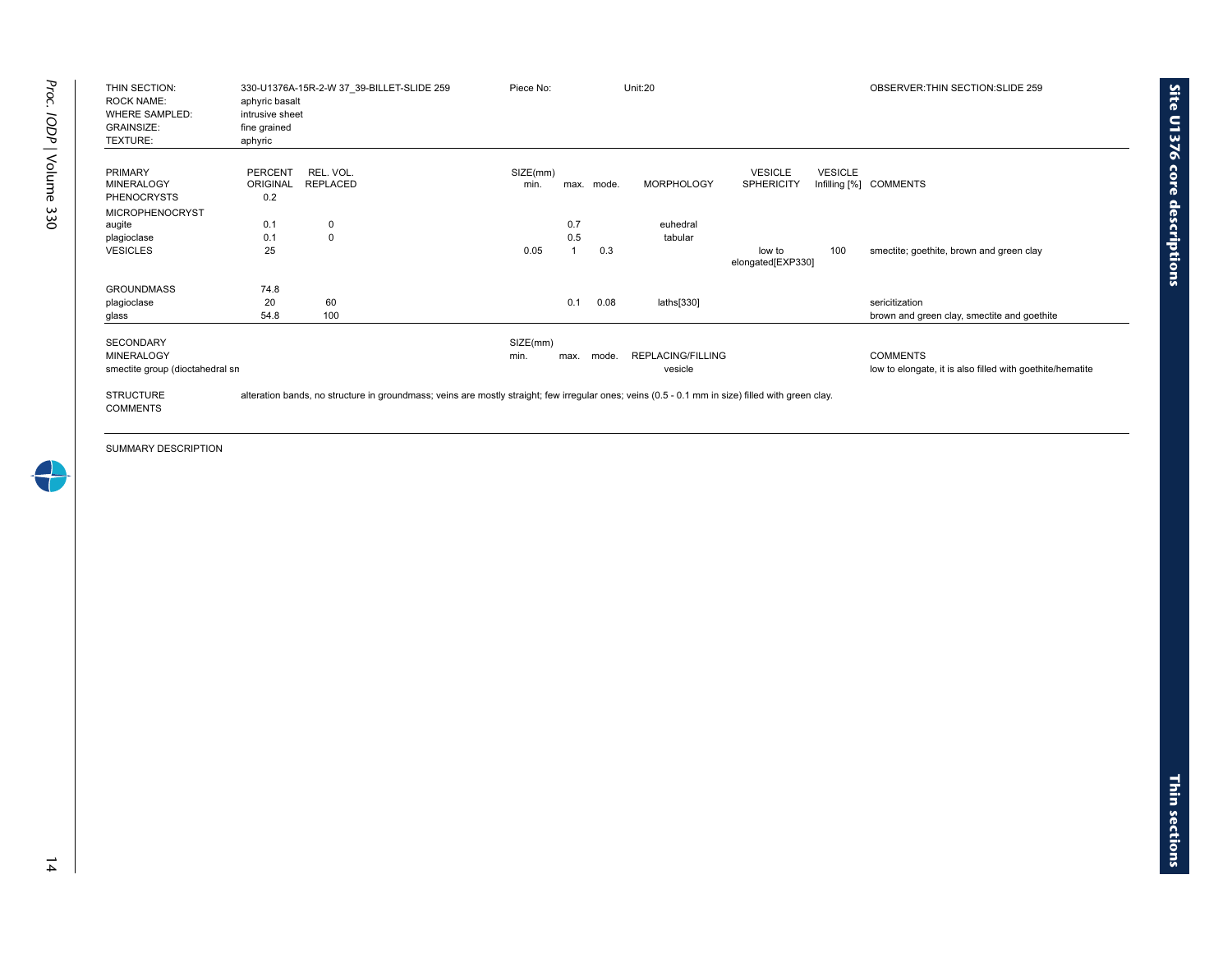| THIN SECTION:<br><b>ROCK NAME:</b><br><b>WHERE SAMPLED:</b><br><b>GRAINSIZE:</b><br>TEXTURE: | fine grained<br>moderately phyric | 330-U1376A-15R-3-W 41 44-BILLET-SLIDE 260<br>moderately olivine-phyric[EXP330] basalt<br>hyaloclastite breccia clast (glassy) | Piece No: |      |       | Unit:21                       |                   |                | OBSERVER: THIN SECTION: SLIDE 260        |
|----------------------------------------------------------------------------------------------|-----------------------------------|-------------------------------------------------------------------------------------------------------------------------------|-----------|------|-------|-------------------------------|-------------------|----------------|------------------------------------------|
| <b>PRIMARY</b>                                                                               | PERCENT                           | REL. VOL.                                                                                                                     | SIZE(mm)  |      |       |                               | <b>VESICLE</b>    | <b>VESICLE</b> |                                          |
| <b>MINERALOGY</b>                                                                            | ORIGINAL                          | <b>REPLACED</b>                                                                                                               | min.      | max. | mode. | <b>MORPHOLOGY</b>             | <b>SPHERICITY</b> |                | Infilling [%] COMMENTS                   |
| <b>PHENOCRYSTS</b>                                                                           |                                   |                                                                                                                               |           |      |       |                               |                   |                |                                          |
| olivine                                                                                      | 4                                 | 100                                                                                                                           |           | 1.4  | 1.2   | euhedral to<br>subhedral[330] |                   |                | replaced by smectite and brown clay      |
| <b>MICROPHENOCRYST</b>                                                                       |                                   |                                                                                                                               |           |      |       |                               |                   |                |                                          |
| <b>GROUNDMASS</b>                                                                            | 96                                |                                                                                                                               |           |      |       |                               |                   |                |                                          |
| glass                                                                                        | 78.8                              | 80                                                                                                                            |           |      |       |                               |                   |                | partly fresh                             |
| augite                                                                                       | 0.1                               | $\mathbf 0$                                                                                                                   |           | 0.1  | 0.05  | euhedral to<br>subhedral[330] |                   |                | sometimes glomerocrysts with plagioclase |
| plagioclase                                                                                  | $\overline{7}$                    | $\mathbf 0$                                                                                                                   |           | 0.45 | 0.1   | laths[330]                    |                   |                | sometimes glomerocrysts with augite      |
| olivine                                                                                      | 10                                | 90                                                                                                                            |           | 0.4  | 0.1   | euhedral to<br>subhedral[330] |                   |                | replaced by smectite and brown clay      |
| <b>SECONDARY</b>                                                                             |                                   |                                                                                                                               | SIZE(mm)  |      |       |                               |                   |                |                                          |
| <b>MINERALOGY</b>                                                                            |                                   |                                                                                                                               | min.      | max. | mode. | <b>REPLACING/FILLING</b>      |                   |                | <b>COMMENTS</b>                          |
| <b>STRUCTURE</b><br><b>COMMENTS</b>                                                          |                                   | no structure in groundmass                                                                                                    |           |      |       |                               |                   |                |                                          |

SUMMARY DESCRIPTION Only CLAST description of the upper half part of the thin section. Irregular veins (0.04 mm).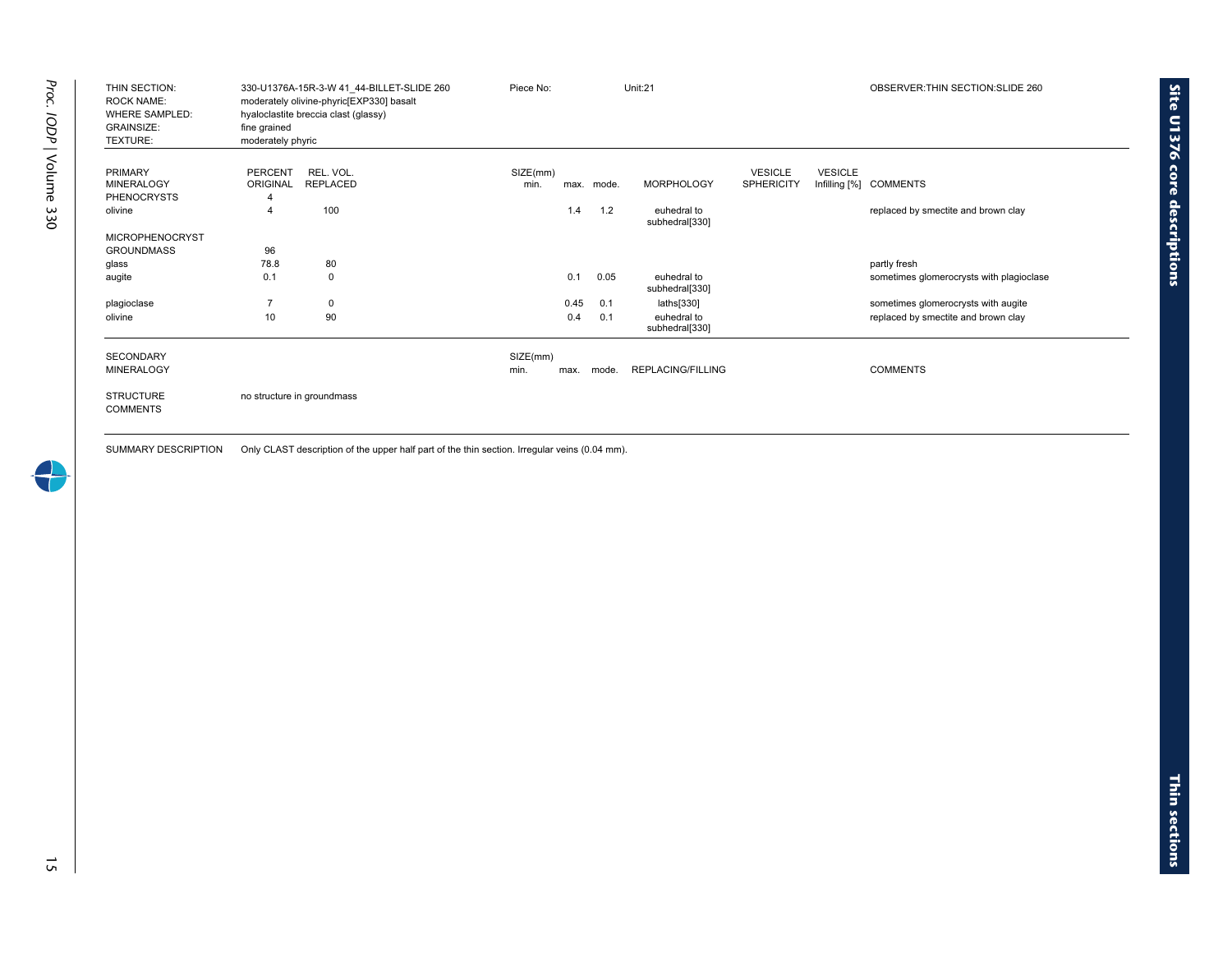| THIN SECTION:<br><b>ROCK NAME:</b><br><b>WHERE SAMPLED:</b><br><b>GRAINSIZE:</b><br>TEXTURE: | 330-U1376A-16R-2-W 7 10-BILLET-SLIDE 261<br>moderately olivine-phyric[EXP330] basalt<br>hyaloclastite breccia clast<br>fine grained<br>moderately phyric | Piece No:        |      |            | Unit:21                       |                                     |                | OBSERVER: THIN SECTION: SLIDE 261                        |
|----------------------------------------------------------------------------------------------|----------------------------------------------------------------------------------------------------------------------------------------------------------|------------------|------|------------|-------------------------------|-------------------------------------|----------------|----------------------------------------------------------|
| <b>PRIMARY</b><br><b>MINERALOGY</b><br><b>PHENOCRYSTS</b>                                    | REL. VOL.<br><b>PERCENT</b><br><b>REPLACED</b><br><b>ORIGINAL</b><br>2                                                                                   | SIZE(mm)<br>min. |      | max. mode. | <b>MORPHOLOGY</b>             | <b>VESICLE</b><br><b>SPHERICITY</b> | <b>VESICLE</b> | Infilling [%] COMMENTS                                   |
| olivine<br><b>MICROPHENOCRYST</b>                                                            | 60<br>$\overline{2}$                                                                                                                                     |                  | 4.6  | 1.2        | subhedral                     |                                     |                | replaced by brown clay and carbonate                     |
| <b>VESICLES</b><br><b>GROUNDMASS</b>                                                         | 97                                                                                                                                                       | 0.1              | 0.3  | 0.2        |                               | low[330]                            | 100            | filled by brown, green clay and carbonate                |
| plagioclase                                                                                  | 30<br>30                                                                                                                                                 |                  | 0.3  | 0.1        | laths[330]                    |                                     |                | sericitization                                           |
| olivine                                                                                      | 60<br>$\overline{4}$                                                                                                                                     |                  | 0.3  | 0.1        | euhedral to<br>subhedral[330] |                                     |                | clay                                                     |
| glass                                                                                        | 63                                                                                                                                                       |                  |      |            |                               |                                     |                |                                                          |
| <b>SECONDARY</b><br><b>MINERALOGY</b><br>carbonate                                           |                                                                                                                                                          | SIZE(mm)<br>min. | max. | mode.      | REPLACING/FILLING<br>vesicle  |                                     |                | <b>COMMENTS</b><br>also filled with brown and green clay |
| <b>STRUCTURE</b><br><b>COMMENTS</b>                                                          | No structure in groundmass                                                                                                                               |                  |      |            |                               |                                     |                |                                                          |

SUMMARY DESCRIPTION green clay replacing groundmass.

16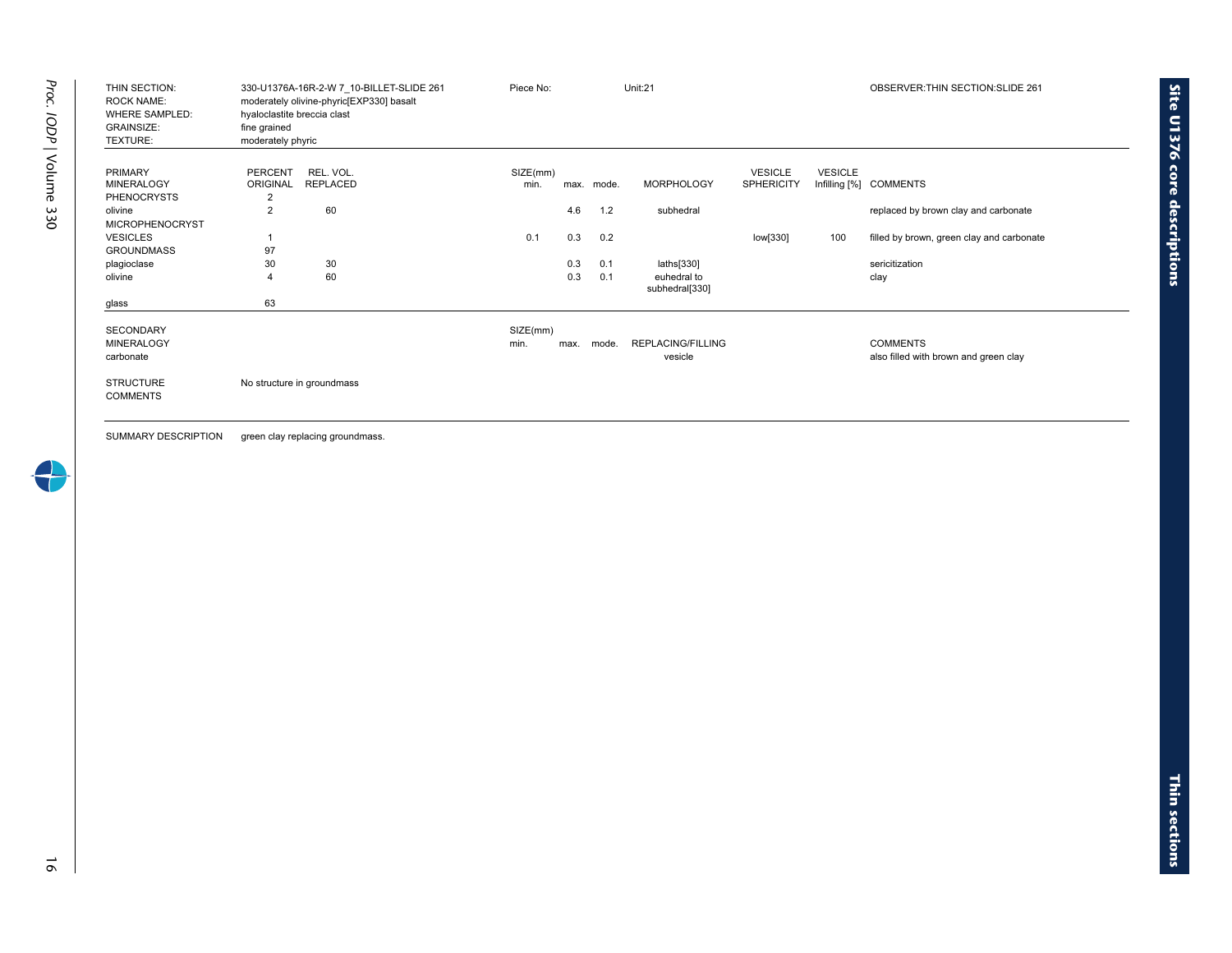| THIN SECTION:<br><b>ROCK NAME:</b><br><b>WHERE SAMPLED:</b><br><b>GRAINSIZE:</b><br>TEXTURE: | aphyric basalt glass<br>glassy<br>glassy matrix <sup>[330]</sup> | 330-U1376A-17R-1-W 140 143-BILLET-SLIDE 262<br>Hyaloclastite breccia (fresh glass) | Piece No:       |      |       | Unit:21                  |                                     |                | OBSERVER: THIN SECTION: SLIDE 262                  |
|----------------------------------------------------------------------------------------------|------------------------------------------------------------------|------------------------------------------------------------------------------------|-----------------|------|-------|--------------------------|-------------------------------------|----------------|----------------------------------------------------|
| <b>PRIMARY</b><br><b>MINERALOGY</b><br><b>PHENOCRYSTS</b>                                    | PERCENT<br><b>ORIGINAL</b><br>1.5                                | REL. VOL.<br><b>REPLACED</b>                                                       | SIZE(mm)<br>min | max. | mode. | <b>MORPHOLOGY</b>        | <b>VESICLE</b><br><b>SPHERICITY</b> | <b>VESICLE</b> | Infilling [%] COMMENTS                             |
| <b>MICROPHENOCRYST</b>                                                                       |                                                                  |                                                                                    |                 |      |       |                          |                                     |                |                                                    |
| plagioclase                                                                                  | 0.5                                                              | $\mathbf 0$                                                                        |                 | 0.1  | 0.08  | laths[330]               |                                     |                |                                                    |
| olivine                                                                                      |                                                                  | 20                                                                                 |                 | 0.4  | 0.05  | subhedral                |                                     |                | contains glassy inclusions, altering to brown clay |
| <b>VESICLES</b>                                                                              |                                                                  |                                                                                    | 0.3             | 0.5  | 0.4   |                          | moderate,<br>rounded[330]           | 0              |                                                    |
| <b>GROUNDMASS</b>                                                                            | 97.5                                                             |                                                                                    |                 |      |       |                          |                                     |                |                                                    |
| glass                                                                                        | 97.5                                                             | 5                                                                                  |                 |      |       |                          |                                     |                |                                                    |
| <b>SECONDARY</b>                                                                             |                                                                  |                                                                                    | SIZE(mm)        |      |       |                          |                                     |                |                                                    |
| <b>MINERALOGY</b>                                                                            |                                                                  |                                                                                    | min.            | max. | mode. | <b>REPLACING/FILLING</b> |                                     |                | <b>COMMENTS</b>                                    |
| <b>STRUCTURE</b><br><b>COMMENTS</b>                                                          |                                                                  | no structure in groundmass                                                         |                 |      |       |                          |                                     |                |                                                    |

SUMMARY DESCRIPTION fresh glass shards cemented by a small amount of clay. (Photos of...) Inclusions in olivine; textures on margins of glass fragments.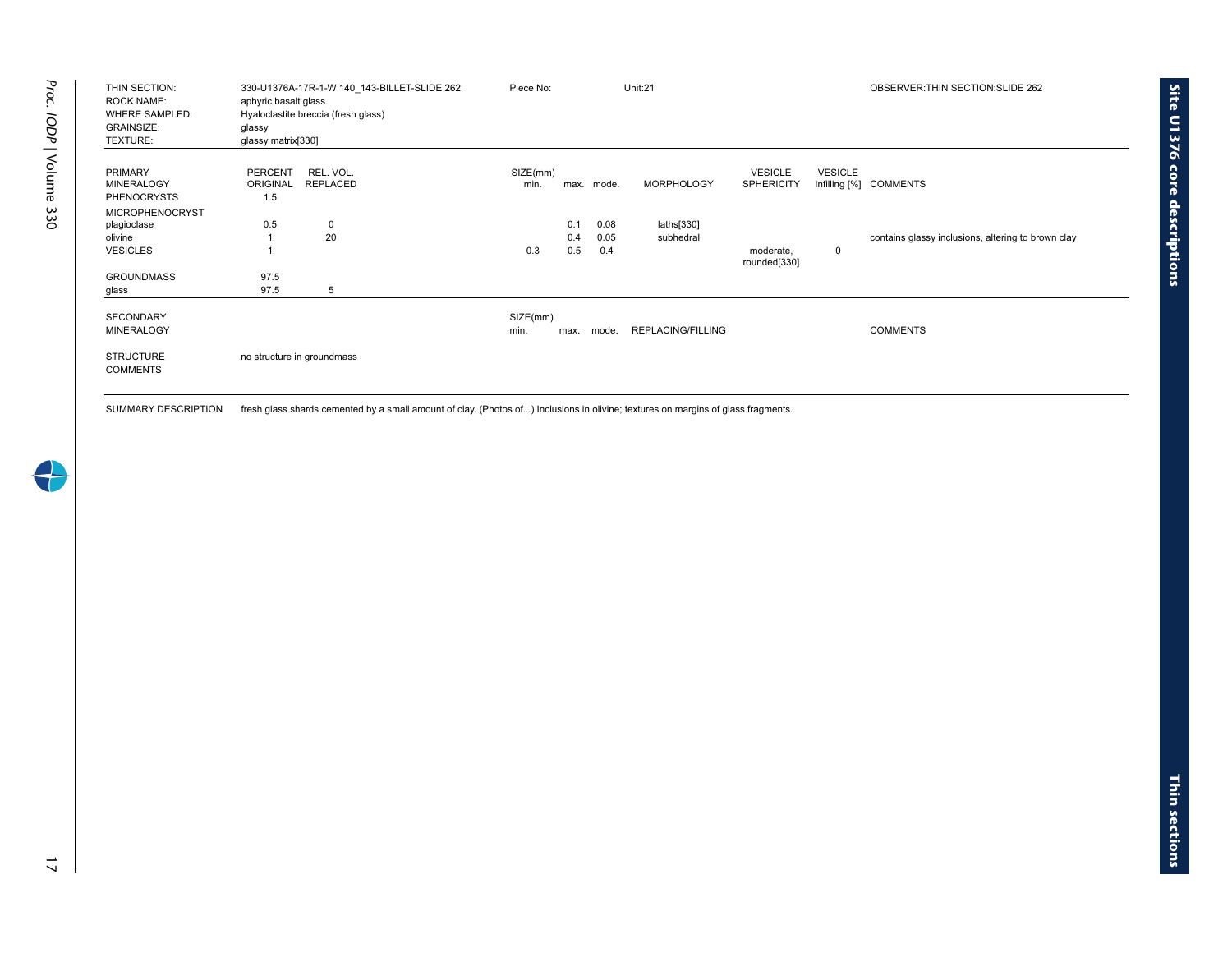| THIN SECTION:<br><b>ROCK NAME:</b> | aphyric basalt  | 330-U1376A-17R-3-W 125 128-BILLET263-SLIDE263                            | Piece No: |      |            | Unit:24                  |                   |                | OBSERVER: THIN SECTION: SLIDE263        |
|------------------------------------|-----------------|--------------------------------------------------------------------------|-----------|------|------------|--------------------------|-------------------|----------------|-----------------------------------------|
| <b>WHERE SAMPLED:</b>              |                 | representative of UNIT 24 (vesicular basalt, lava lobe of lava fragment) |           |      |            |                          |                   |                |                                         |
| <b>GRAINSIZE:</b>                  | fine grained    |                                                                          |           |      |            |                          |                   |                |                                         |
| TEXTURE:                           | aphyric         |                                                                          |           |      |            |                          |                   |                |                                         |
|                                    |                 |                                                                          |           |      |            |                          |                   |                |                                         |
| <b>PRIMARY</b>                     | <b>PERCENT</b>  | REL. VOL.                                                                | SIZE(mm)  |      |            |                          | <b>VESICLE</b>    | <b>VESICLE</b> |                                         |
| <b>MINERALOGY</b>                  | <b>ORIGINAL</b> | <b>REPLACED</b>                                                          | min.      |      | max. mode. | <b>MORPHOLOGY</b>        | <b>SPHERICITY</b> |                | Infilling [%] COMMENTS                  |
| <b>PHENOCRYSTS</b>                 | 0.5             |                                                                          |           |      |            |                          |                   |                |                                         |
| <b>MICROPHENOCRYST</b>             |                 |                                                                          |           |      |            |                          |                   |                |                                         |
| plagioclase                        | 0.5             | 0                                                                        |           | 0.8  | 0.5        | euhedral to              |                   |                |                                         |
|                                    |                 |                                                                          |           |      |            | subhedral[330]           |                   |                |                                         |
| <b>VESICLES</b>                    | 10              |                                                                          | 0.2       | 4.8  | 1.8        |                          | low[330]          | 5              | brown or green clay rims and carbonate. |
| <b>GROUNDMASS</b>                  | 89.5            |                                                                          |           |      |            |                          |                   |                |                                         |
| plagioclase                        | 40              | 0                                                                        |           | 0.4  | 0.15       | lath                     |                   |                |                                         |
| glass                              | 12              | 100                                                                      |           |      |            |                          |                   |                | glass? olivine? vesicle?                |
| clinopyroxene                      | 30              | 0                                                                        |           | 0.15 | 0.05       | subhedral                |                   |                |                                         |
| Fe-Ti oxide                        |                 | 0                                                                        |           | 0.2  | 0.05       | subhedral to             |                   |                | some needle                             |
|                                    |                 |                                                                          |           |      |            | anhedral[330]            |                   |                |                                         |
| olivine                            | 0.5             | 0                                                                        |           | 0.09 | 0.03       | subhedral                |                   |                |                                         |
| <b>SECONDARY</b>                   |                 |                                                                          | SIZE(mm)  |      |            |                          |                   |                |                                         |
| <b>MINERALOGY</b>                  |                 |                                                                          | min.      | max. | mode.      | <b>REPLACING/FILLING</b> |                   |                | <b>COMMENTS</b>                         |
| smectite group (dioctahedral sn    |                 |                                                                          |           |      |            | vesicle                  |                   |                | brown and green clay rims and carbonate |
|                                    |                 |                                                                          |           |      |            |                          |                   |                |                                         |
| <b>STRUCTURE</b>                   |                 | No structure in groundmass                                               |           |      |            |                          |                   |                |                                         |
| <b>COMMENTS</b>                    |                 |                                                                          |           |      |            |                          |                   |                |                                         |
|                                    |                 |                                                                          |           |      |            |                          |                   |                |                                         |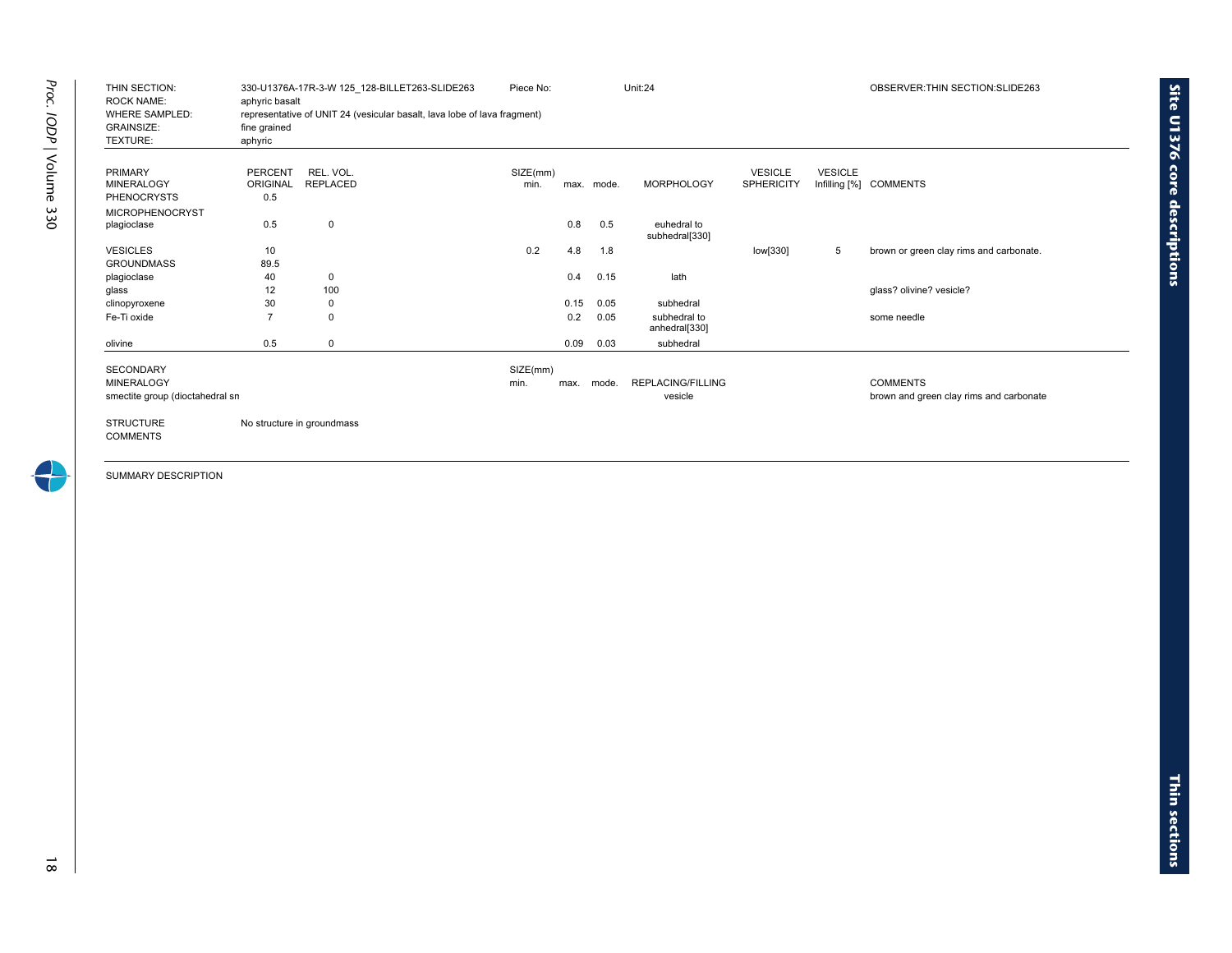| THIN SECTION:<br><b>ROCK NAME:</b><br><b>WHERE SAMPLED:</b><br><b>GRAINSIZE:</b><br>TEXTURE: | lava fragment<br>fine grained<br>sparsely phyric | 330-U1376A-19R-1-W 93 95-BILLET-SLIDE 264<br>sparsely olivine-phyric[EXP330] Basalt | Piece No: |      |       | Unit:29                       |                   |                | OBSERVER: THIN SECTION: SLIDE 264 |
|----------------------------------------------------------------------------------------------|--------------------------------------------------|-------------------------------------------------------------------------------------|-----------|------|-------|-------------------------------|-------------------|----------------|-----------------------------------|
| <b>PRIMARY</b>                                                                               | <b>PERCENT</b>                                   | REL. VOL.                                                                           | SIZE(mm)  |      |       |                               | <b>VESICLE</b>    | <b>VESICLE</b> |                                   |
| <b>MINERALOGY</b>                                                                            | ORIGINAL                                         | <b>REPLACED</b>                                                                     | min.      | max. | mode. | <b>MORPHOLOGY</b>             | <b>SPHERICITY</b> |                | Infilling [%] COMMENTS            |
| <b>PHENOCRYSTS</b><br>olivine                                                                |                                                  | 100                                                                                 |           | 1.6  | 1.1   | subhedral                     |                   |                | altered by green and brown clay   |
| <b>MICROPHENOCRYST</b>                                                                       |                                                  |                                                                                     |           |      |       |                               |                   |                |                                   |
| <b>VESICLES</b>                                                                              | 2                                                |                                                                                     | 0.1       | 0.8  | 0.4   |                               | low[330]          | 100            | filled with green clay            |
| <b>GROUNDMASS</b>                                                                            | 97                                               |                                                                                     |           |      |       |                               |                   |                |                                   |
| augite                                                                                       | 35                                               | 0                                                                                   |           | 0.2  | 0.1   | subhedral to<br>anhedral[330] |                   |                |                                   |
| olivine                                                                                      | $\overline{2}$                                   | 100                                                                                 |           | 0.4  | 0.2   | subhedral to<br>anhedral[330] |                   |                | altered to green clay             |
| plagioclase                                                                                  | 45                                               | $\mathbf 0$                                                                         |           | 0.5  | 0.1   | laths[330]                    |                   |                |                                   |
| opaque minerals                                                                              | 13                                               |                                                                                     |           | 0.5  | 0.2   | needle                        |                   |                |                                   |
| <b>SECONDARY</b>                                                                             |                                                  |                                                                                     | SIZE(mm)  |      |       |                               |                   |                |                                   |
| <b>MINERALOGY</b>                                                                            |                                                  |                                                                                     | min.      | max. | mode. | <b>REPLACING/FILLING</b>      |                   |                | <b>COMMENTS</b>                   |
| green clay                                                                                   |                                                  |                                                                                     |           |      |       | vesicle                       |                   |                |                                   |
| <b>STRUCTURE</b><br><b>COMMENTS</b>                                                          |                                                  | no structure in groundmass                                                          |           |      |       |                               |                   |                |                                   |

4

**Site U1376 core**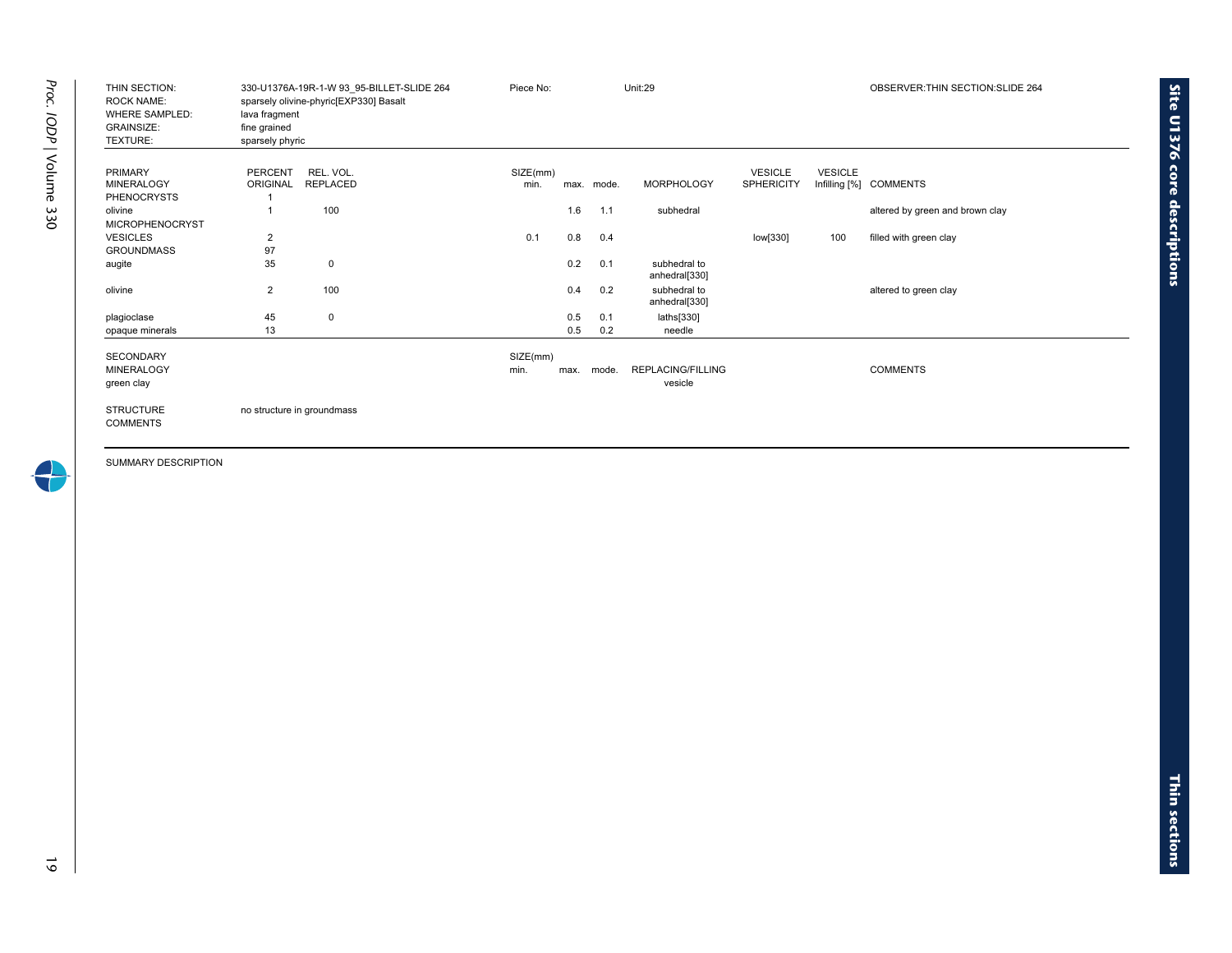|                                                                 | 330-U1376A-20R-3-W 47 50-BILLET-SLIDE 265 | Piece No:                                                     |          |      | Unit:30    |                               |                   | OBSERVER: THIN SECTION: SLIDE 265 |                                           |
|-----------------------------------------------------------------|-------------------------------------------|---------------------------------------------------------------|----------|------|------------|-------------------------------|-------------------|-----------------------------------|-------------------------------------------|
| <b>ROCK NAME:</b><br><b>WHERE SAMPLED:</b><br><b>GRAINSIZE:</b> | aphyric basalt<br>fine grained            | CLAST TYPE 2 in heterolithic basalt breccia                   |          |      |            |                               |                   |                                   |                                           |
| TEXTURE:                                                        |                                           | aphyric & plagioclase-augite glomerocrysts in groundmass[330] |          |      |            |                               |                   |                                   |                                           |
|                                                                 |                                           |                                                               |          |      |            |                               |                   |                                   |                                           |
| <b>PRIMARY</b>                                                  | PERCENT                                   | REL. VOL.                                                     | SIZE(mm) |      |            |                               | <b>VESICLE</b>    | <b>VESICLE</b>                    |                                           |
| <b>MINERALOGY</b>                                               | <b>ORIGINAL</b>                           | <b>REPLACED</b>                                               | min.     |      | max. mode. | <b>MORPHOLOGY</b>             | <b>SPHERICITY</b> |                                   | Infilling [%] COMMENTS                    |
| <b>PHENOCRYSTS</b>                                              | 0.2                                       |                                                               |          |      |            |                               |                   |                                   |                                           |
| <b>MICROPHENOCRYST</b>                                          |                                           |                                                               |          |      |            |                               |                   |                                   |                                           |
| olivine                                                         | 0.2                                       | 100                                                           |          | 0.9  | 0.5        | subhedral                     |                   |                                   | replaced by green clay                    |
| <b>VESICLES</b>                                                 | 0.8                                       |                                                               | 0.2      | 0.4  | 0.3        |                               | high[330]         | 100                               | filled by carbonate (botryoidal)          |
| <b>GROUNDMASS</b>                                               | 99                                        |                                                               |          |      |            |                               |                   |                                   |                                           |
| opaque minerals                                                 | $\overline{4}$                            |                                                               |          | 0.2  | 0.1        | needle                        |                   |                                   |                                           |
| glass                                                           | 20                                        | 100                                                           |          |      |            |                               |                   |                                   | green clay                                |
| plagioclase                                                     | 40                                        | 0                                                             |          | 0.7  | 0.15       | laths[330]                    |                   |                                   |                                           |
| augite                                                          | 35                                        | $\mathbf 0$                                                   |          | 0.2  | 0.03       | subhedral to<br>anhedral[330] |                   |                                   |                                           |
| <b>SECONDARY</b>                                                |                                           |                                                               | SIZE(mm) |      |            |                               |                   |                                   |                                           |
| <b>MINERALOGY</b>                                               |                                           |                                                               | min.     | max. | mode.      | <b>REPLACING/FILLING</b>      |                   |                                   | <b>COMMENTS</b>                           |
| carbonate                                                       |                                           |                                                               |          |      |            | vesicle                       |                   |                                   | sometimes filled with botryoidal crystals |
| <b>STRUCTURE</b>                                                |                                           | No structure in groundmass                                    |          |      |            |                               |                   |                                   |                                           |
| <b>COMMENTS</b>                                                 |                                           |                                                               |          |      |            |                               |                   |                                   |                                           |

SUMMARY DESCRIPTION vein, carbonate, cross fibre (0.1 mm wide)

**Site U1376 core**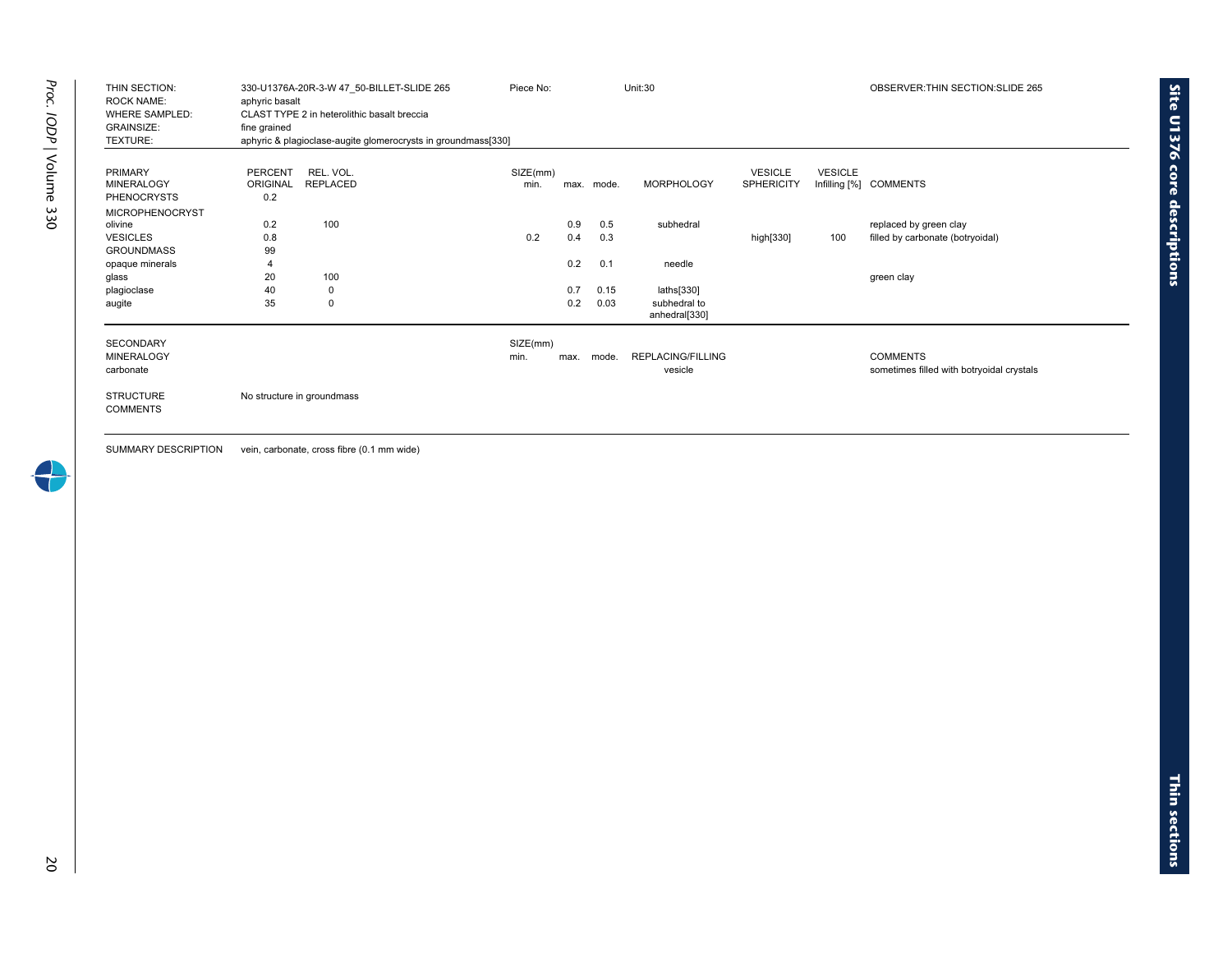| THIN SECTION:<br><b>ROCK NAME:</b><br><b>WHERE SAMPLED:</b><br><b>GRAINSIZE:</b><br>TEXTURE: | glassy<br>highly phyric | 330-U1376A-21R-1-W 41 44-BILLET-SLIDE 266<br>highly olivine-phyric [EXP330] basalt clast in hyaloclastite matrix<br>representative of olivine-phyric clast in heterolithic breccia | Piece No: |      |       | Unit:             |                           |                 | OBSERVER: THIN SECTION: SLIDE 266    |
|----------------------------------------------------------------------------------------------|-------------------------|------------------------------------------------------------------------------------------------------------------------------------------------------------------------------------|-----------|------|-------|-------------------|---------------------------|-----------------|--------------------------------------|
| <b>PRIMARY</b>                                                                               | <b>PERCENT</b>          | REL. VOL.                                                                                                                                                                          | SIZE(mm)  |      |       |                   | <b>VESICLE</b>            | <b>VESICLE</b>  |                                      |
| <b>MINERALOGY</b>                                                                            | <b>ORIGINAL</b>         | <b>REPLACED</b>                                                                                                                                                                    | min.      | max. | mode. | <b>MORPHOLOGY</b> | <b>SPHERICITY</b>         | Infilling $[%]$ | <b>COMMENTS</b>                      |
| <b>PHENOCRYSTS</b>                                                                           | 20                      |                                                                                                                                                                                    |           |      |       |                   |                           |                 |                                      |
| olivine                                                                                      | 20                      | 100                                                                                                                                                                                |           | 4    | 3     | subhedral         |                           |                 | altered to carbonate and green clays |
| <b>MICROPHENOCRYST</b>                                                                       |                         |                                                                                                                                                                                    |           |      |       |                   |                           |                 |                                      |
| <b>VESICLES</b>                                                                              |                         |                                                                                                                                                                                    | 0.1       | 0.3  | 0.2   |                   | moderate,<br>rounded[330] |                 | filled by carbonate                  |
| <b>GROUNDMASS</b>                                                                            | 78.9                    |                                                                                                                                                                                    |           |      |       |                   |                           |                 |                                      |
| glass                                                                                        | 77.9                    | 70                                                                                                                                                                                 |           |      |       |                   |                           |                 | alteration and tachylite zones       |
| augite                                                                                       |                         | 0                                                                                                                                                                                  |           | 0.25 | 0.25  | prismatic[330]    |                           |                 |                                      |
| <b>SECONDARY</b>                                                                             |                         |                                                                                                                                                                                    | SIZE(mm)  |      |       |                   |                           |                 |                                      |
| <b>MINERALOGY</b>                                                                            |                         |                                                                                                                                                                                    | min.      | max. | mode. | REPLACING/FILLING |                           |                 | <b>COMMENTS</b>                      |
| <b>STRUCTURE</b><br><b>COMMENTS</b>                                                          |                         | No structure in groundmass.                                                                                                                                                        |           |      |       |                   |                           |                 |                                      |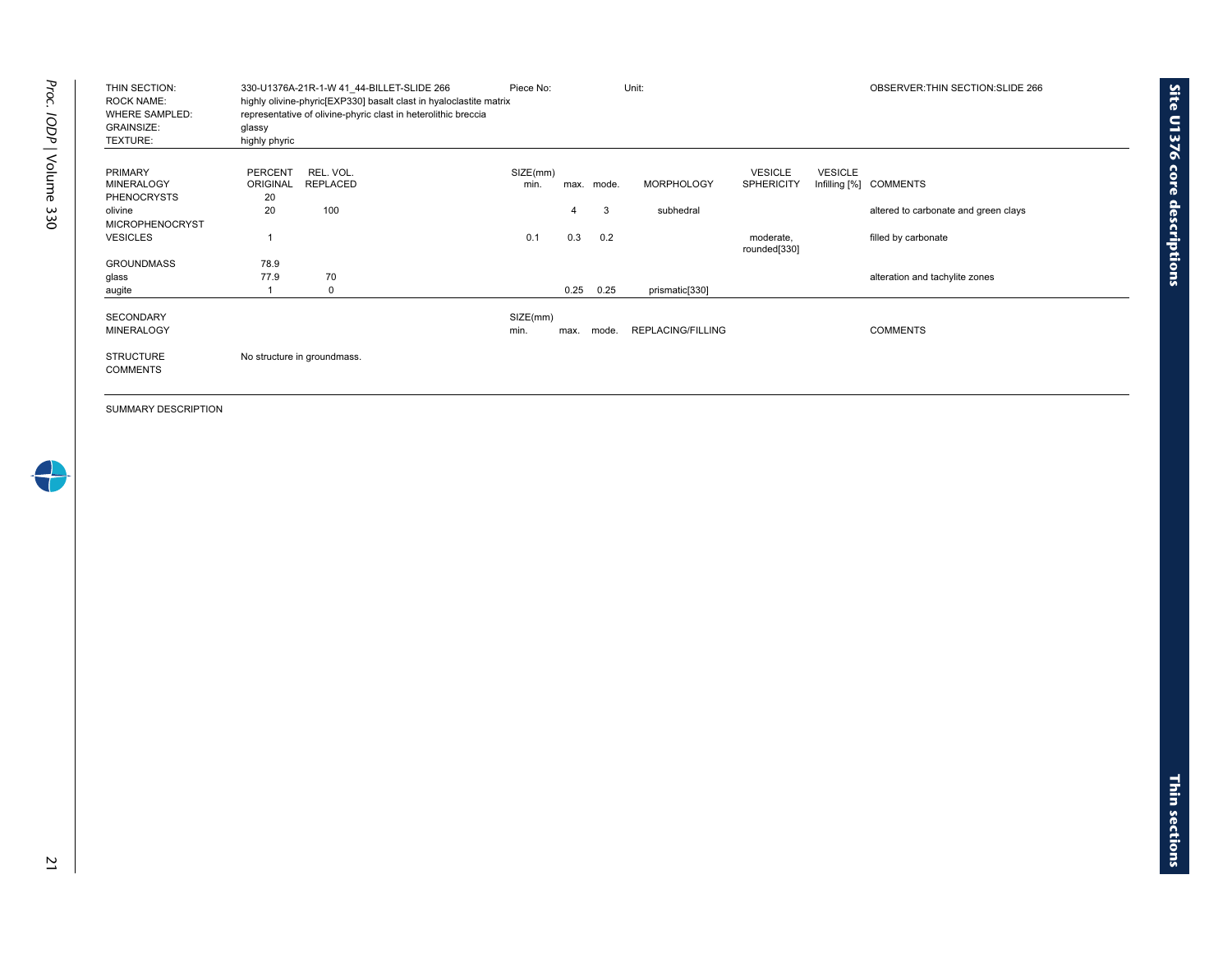| THIN SECTION:<br><b>ROCK NAME:</b><br><b>WHERE SAMPLED:</b><br><b>GRAINSIZE:</b><br>TEXTURE: | 330-U1376A-21R-4-W 84 87-BILLET-SLIDE 267<br>highly olivine-phyric[EXP330] basalt<br>representative of UNIT 33 (lava lobe of fragment)<br>fine grained<br>highly phyric | Piece No:        |      |            | Unit:33           |                                     |                                 | OBSERVER: THIN SECTION: SLIDE 267 |
|----------------------------------------------------------------------------------------------|-------------------------------------------------------------------------------------------------------------------------------------------------------------------------|------------------|------|------------|-------------------|-------------------------------------|---------------------------------|-----------------------------------|
| <b>PRIMARY</b><br><b>MINERALOGY</b><br><b>PHENOCRYSTS</b>                                    | <b>PERCENT</b><br>REL. VOL.<br><b>ORIGINAL</b><br><b>REPLACED</b><br>15                                                                                                 | SIZE(mm)<br>min. |      | max. mode. | <b>MORPHOLOGY</b> | <b>VESICLE</b><br><b>SPHERICITY</b> | <b>VESICLE</b><br>Infilling [%] | <b>COMMENTS</b>                   |
| olivine                                                                                      | 15<br>50                                                                                                                                                                |                  | 5.4  | 1.8        | euhedral          |                                     |                                 | altered to green clay.            |
| <b>MICROPHENOCRYST</b>                                                                       |                                                                                                                                                                         |                  |      |            |                   |                                     |                                 |                                   |
| <b>VESICLES</b>                                                                              | 10                                                                                                                                                                      | 0.2              | 3.2  | 1.4        |                   | elongate                            | 100                             | Carbonate (botryoidal) + clay     |
| <b>GROUNDMASS</b>                                                                            | 75                                                                                                                                                                      |                  |      |            |                   |                                     |                                 |                                   |
| Fe-Ti oxide                                                                                  | 5<br>0                                                                                                                                                                  |                  | 0.5  | 0.05       | needle            |                                     |                                 |                                   |
| olivine                                                                                      |                                                                                                                                                                         |                  | 0.1  | 0.05       | subhedral         |                                     |                                 |                                   |
| plagioclase                                                                                  | 39                                                                                                                                                                      |                  | 0.5  | 0.2        | lath              |                                     |                                 |                                   |
| clinopyroxene                                                                                | 30                                                                                                                                                                      |                  | 0.2  | 0.1        | subhedral         |                                     |                                 |                                   |
| <b>SECONDARY</b>                                                                             |                                                                                                                                                                         | SIZE(mm)         |      |            |                   |                                     |                                 |                                   |
| <b>MINERALOGY</b>                                                                            |                                                                                                                                                                         | min.             | max. | mode.      | REPLACING/FILLING |                                     |                                 | <b>COMMENTS</b>                   |
| <b>STRUCTURE</b><br><b>COMMENTS</b>                                                          | No structure in groundmass.                                                                                                                                             |                  |      |            |                   |                                     |                                 |                                   |